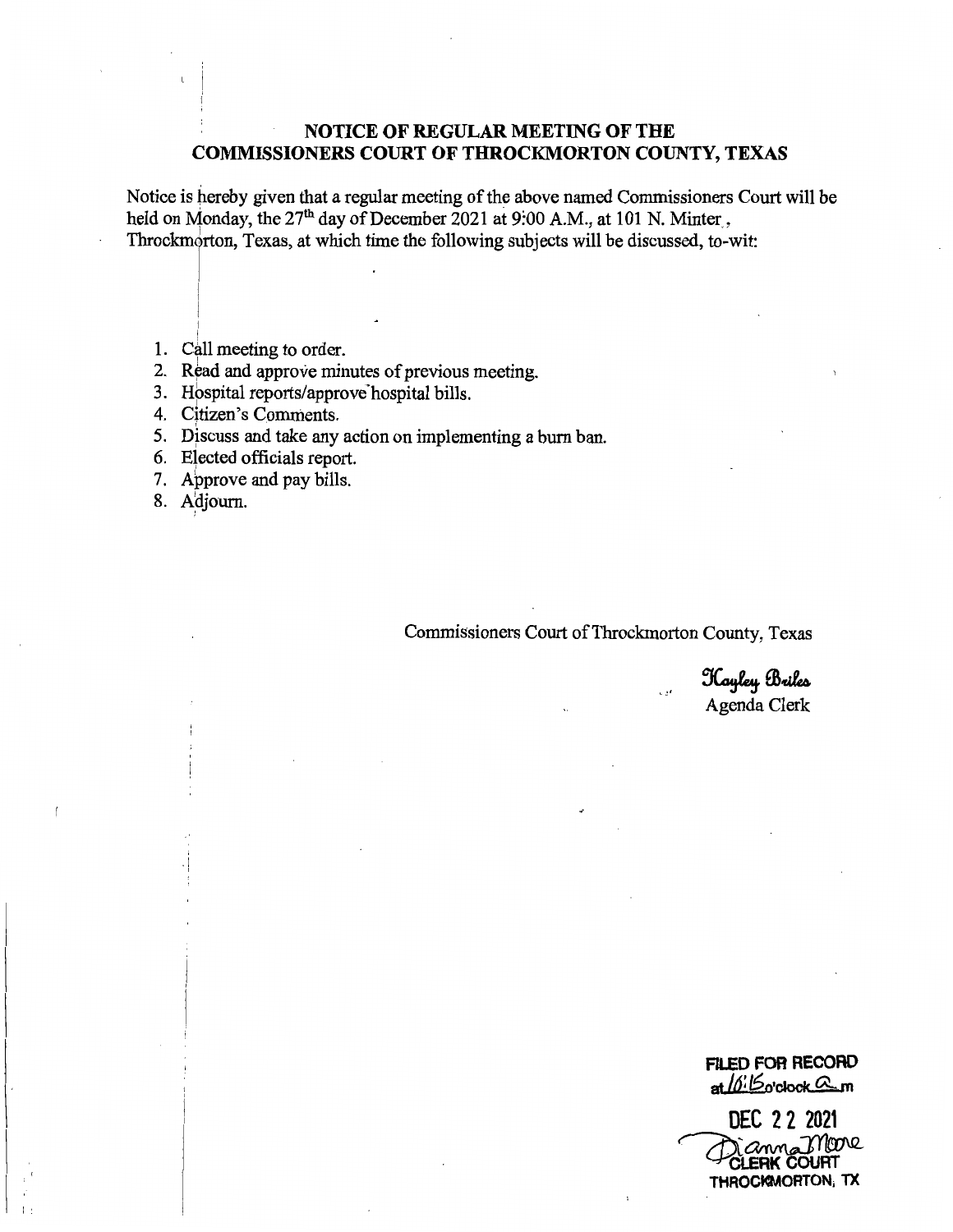#### COMMISSIONER'S COURT

#### Regular Meeting

Throckmorton County Commissioners' Court met in Regular Session on Tuesday the 27th day of December, 2021, at 9:00 A.M., at 105 North Minter, Throckmorton, Texas, with the following members present:

Present: Trey Carrington, County Judge, Casey Wells, Commissioner Pct #1, Kasey Hibbitts, Commissioher Pct #2, Greg Brockman, Commissioner Pct#3, Dianna Moore, County Clerk, Brenda Rankin, County Treasurer, Bobby Thompson, Kirby Gober, Bryan Key, and Doc Wigington

- 1. Trey Carrington called meeting to order at 9:02 A.M. and welcomed guest. Commissioner Mitchell was absent.
- 2. Dianna Moore read the minutes from the previous meetings. Greg Brockman made the motion with Casey Wells seconding to approve the minutes. Motion carried 4-0.
- 3. Kirby Gober presented the court with the hospital report and bills. The bills were approved in the amount of \$251,511.21. Kirby stated that the 2022 budget was approve at the Board meeting and that there will be a special called meeting due to the Nurse's call system not needing and that there will be a special called inceding and to the right working and is unable to be fixed and they are looking at some proposals. Kasey Hibbitts made the motion with Trey Carrington seconding to approve the report and pay the bills. Motion carried 4-0.
- 4. Citizen's hearing was held. No comments were made.

l

- 5. Casey Wells made the motion with Kasey Hibbitts seconding to place a county wide burn ban for Throckmorton County. The ban will expire on March 24, 2022. Motion carried 4-0.
- 6. Elected Officials Report: Brenda Rankin handed out the Elected Officials Reports. It is attached.
- 7. Brenda Rankin presented the court with the county bills. Kasey Hibbitts made the motion with |<br>|Greg Brockman seconding to approve and pay the bills. Motion carried 4-0.
- 8. Casey Wells made the motion and seconded by Trey Carrington to adjourn at 9:17 a.m. |<br>| Motion carried 4-0.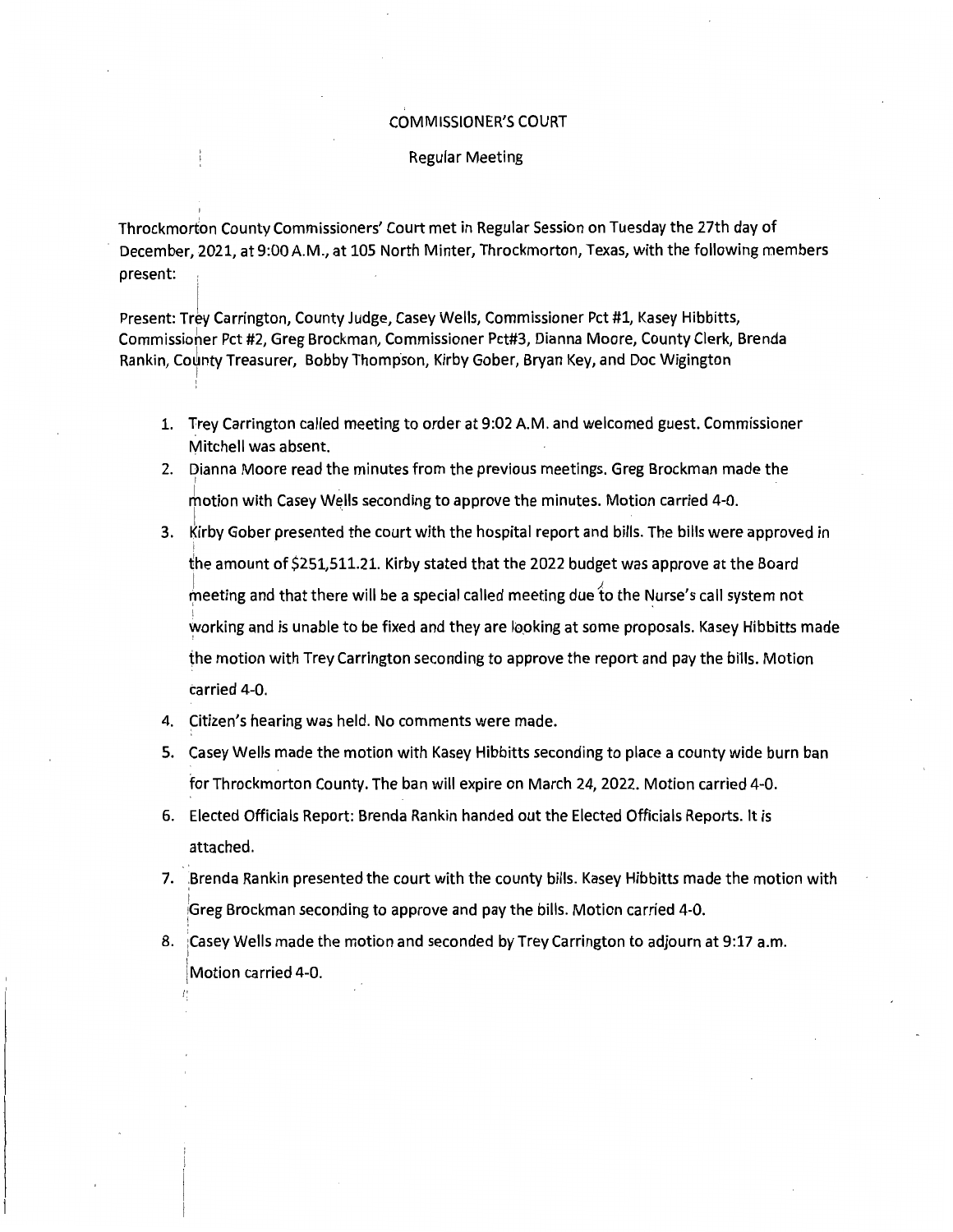Witnessed my hand AND approved this the 10th day of January, 2022.

 $\sim$ , ul lC\[)\J\'l *o4'QW'L* 

ATTEST: County Clerk

County Judge

÷,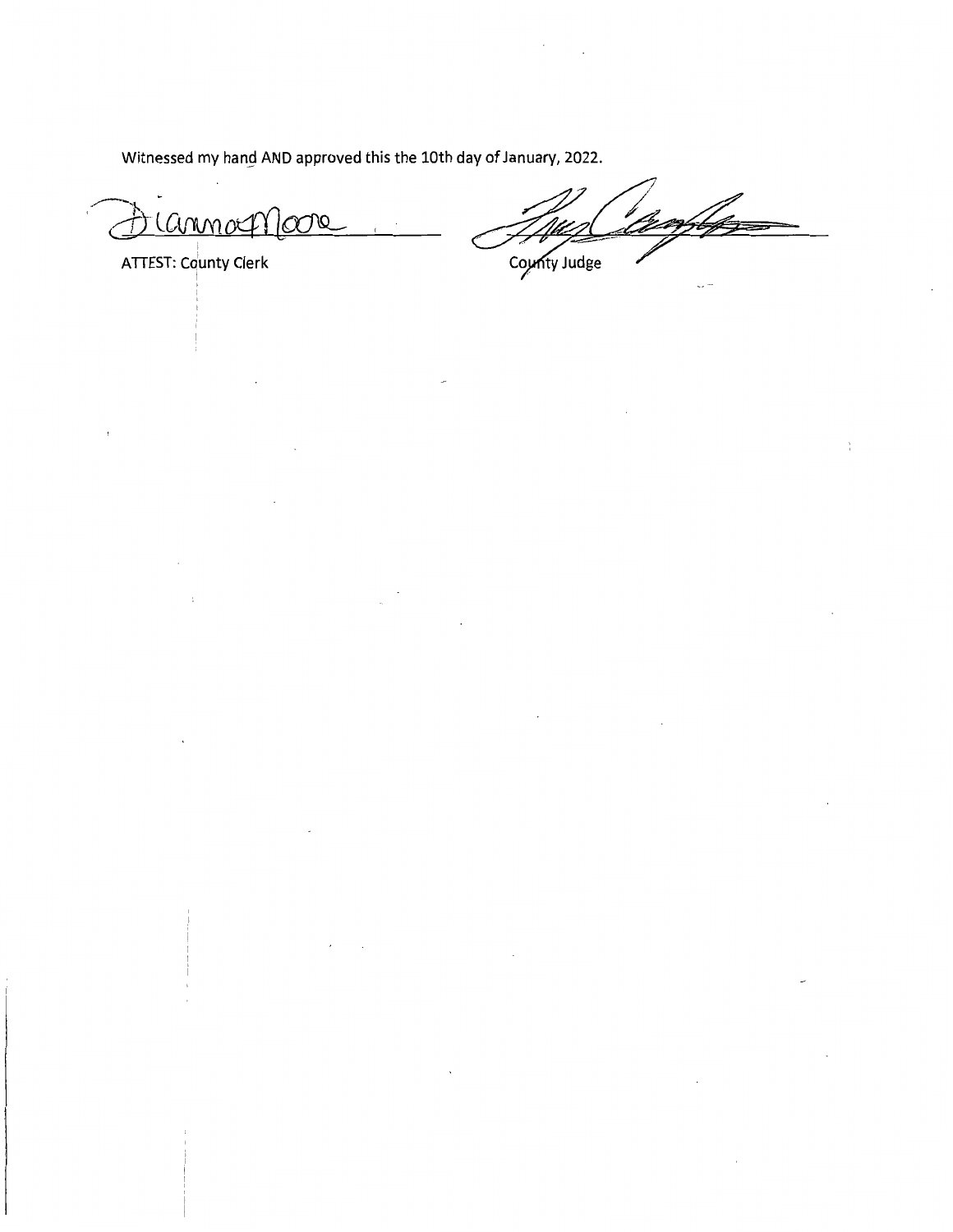I Trey Carrington, County Judge

Throckmorton County, Texas

Subject: TCMH Payables

The attached payables for Throckmorton County Memorial Hospital were reviewed and approved, by the Board of Directors at the Regular Monthly Business Meeting December 15, 2021

The total amount approved by the board is  $\frac{15!}{5!1! \cdot 2!}$ 

County funds requested:

President TCMH Board of *pirectors*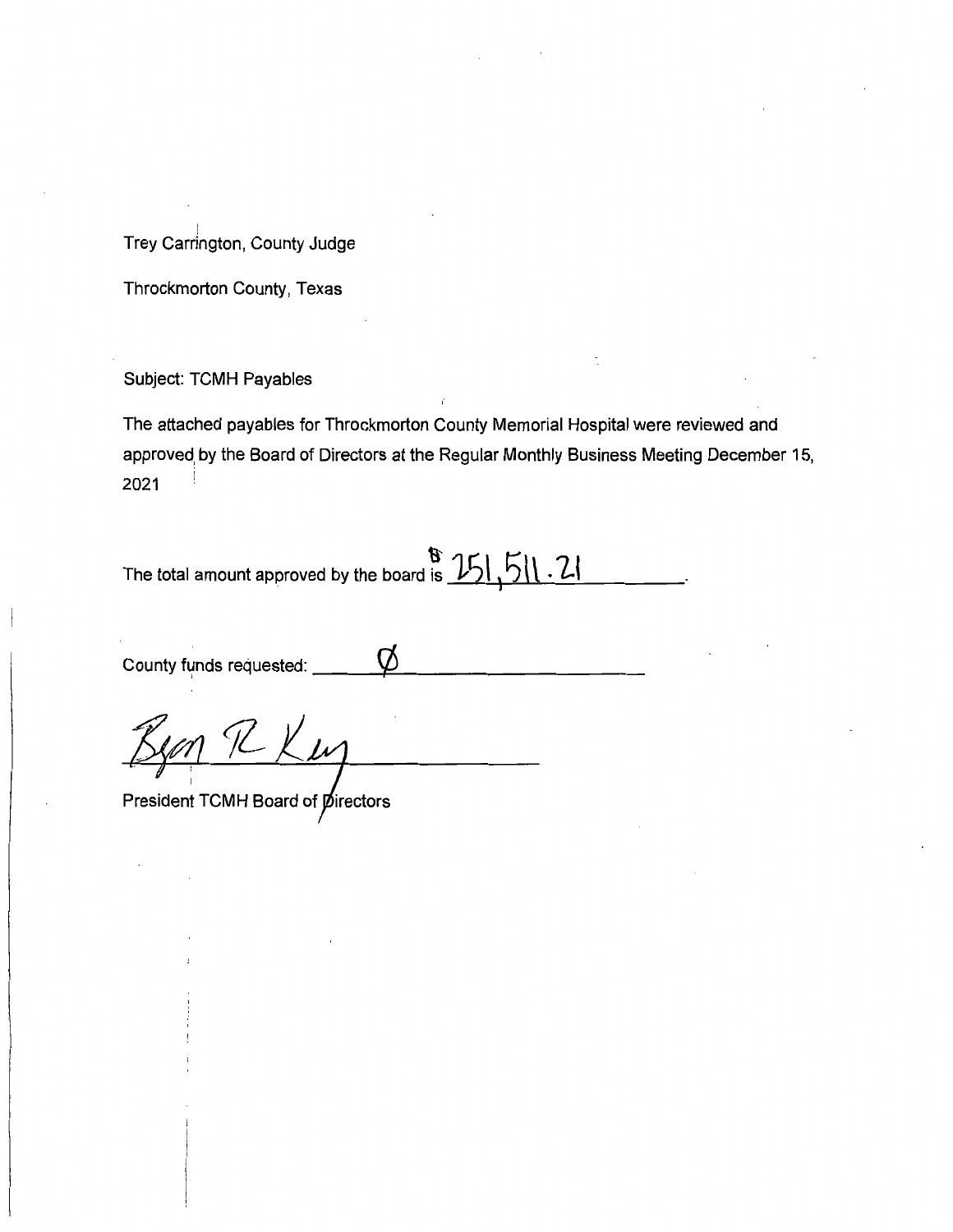## **THROCKMORTON COUNTY MEMORIAL HOSPITAL**

Expenses Approved by TCMH Board of Directors December 15, 2021

Presented to:

# **Throckmorton County Commissioner's Court December** 27, **2021**

802 NORTH MINTER AVENUE, THROCKMORTON, TEXAS 76483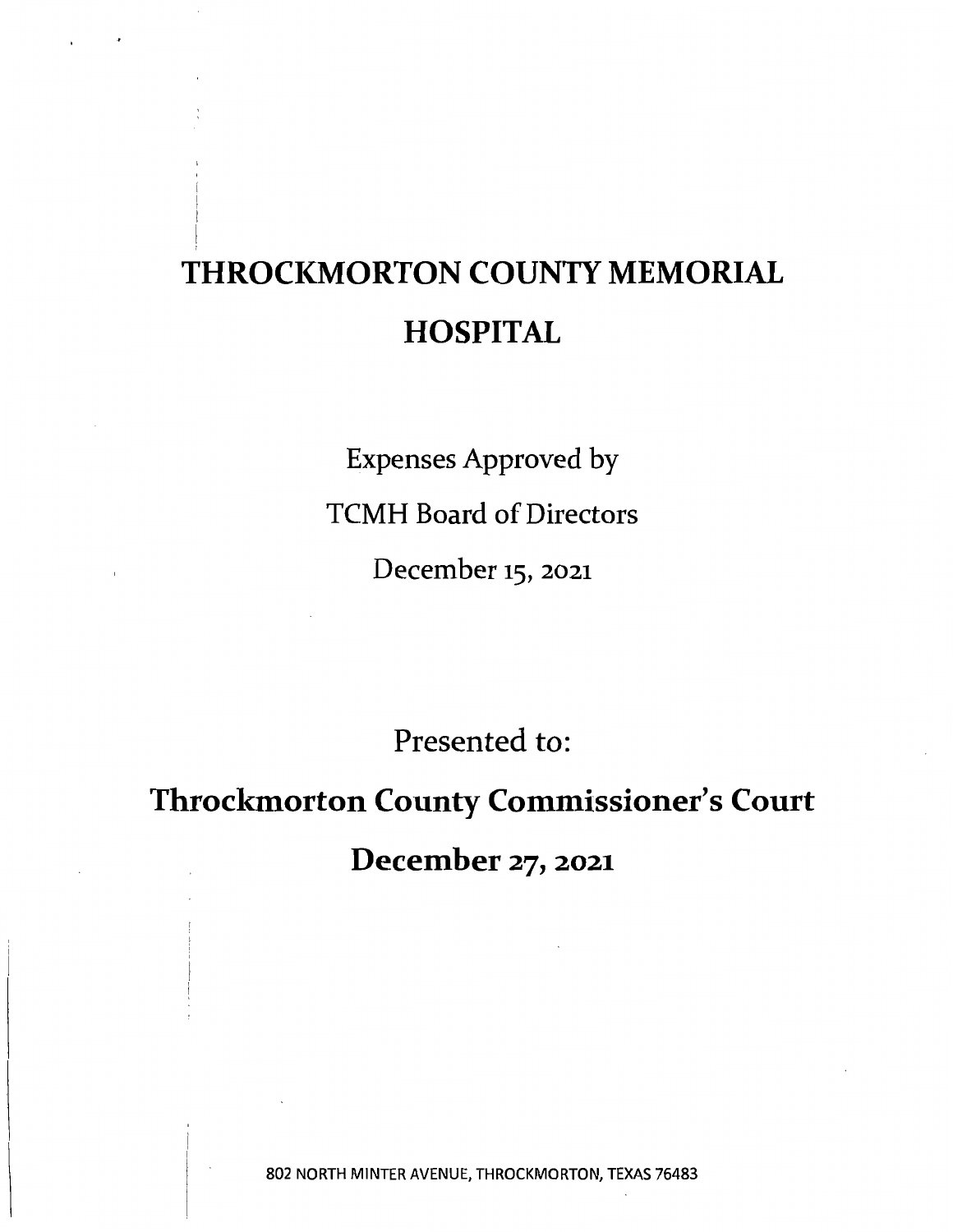| <b>TCMH Payroll</b>    |                      |                      |                      |
|------------------------|----------------------|----------------------|----------------------|
|                        |                      |                      |                      |
| <b>EMPLOYEE</b>        | <b>PAYROLL #2123</b> | <b>PAYROLL #2124</b> | <b>PAYROLL #2125</b> |
|                        |                      |                      |                      |
| LaJuanna Atkinson      | \$1,762.73           | \$1,924.67           | \$1,496.85           |
| <b>Craig Beasley</b>   | \$8,111.68           | \$5,136.03           | \$8,111.68           |
| Karla Benson           | \$1,626.63           | \$1,414.96           | \$1,542.24           |
| Kathy Benson           |                      |                      | \$438.30             |
| <b>Billy Boyd</b>      | \$1,936.84           | \$1,623.87           | \$2,325.50           |
| Katrina Briles         | \$701.41             | \$692.35             | \$714.99             |
| Chelsea Carlile        | \$254.34             |                      | \$485.42             |
| Leslie Chambers        | \$867.87             | \$874.09             | \$926.12             |
| <b>Stacy Clark</b>     |                      |                      | \$337.00             |
| Melissa Cramer-Mclain  |                      |                      |                      |
| <b>Tiffiony Crow</b>   | \$2,017.45           | \$2,139.99           | \$2,095.71           |
| Geneva Dean            | \$922.05             | \$876.85             | \$1,170.54           |
| Tonya DeSautel         | \$1,474.02           | \$1,714.38           | \$1,477.72           |
| Carla Dormier          | \$802.98             | \$693.55             | \$1,287.79           |
| <b>Shelby Elliott</b>  | \$55.41              | \$273.58             | \$27.70              |
| Kristina Escalon       | \$1,427.56           | \$1,330.95           | \$1,071.73           |
| <b>Sandy Escalon</b>   | \$978.23             | \$789.94             | \$956.64             |
| Lauren Everett         | \$932.08             | \$820.38             | \$565.84             |
| <b>Kirby Gober</b>     | \$1,030.05           | \$1,030.05           | \$1,030.05           |
| Melanie Gober          | \$318.42             | \$278.90             | \$245.10             |
| <b>Erica Gonzales</b>  | \$381.66             | \$378.30             |                      |
| Tina Hantz             | \$2,349.31           | \$1,667.07           | \$3,079.25           |
| Calvin Hargrove        |                      |                      |                      |
| Katie Harrison         | \$334.71             | \$383.07             | \$378.36             |
| Mary Hernandez         | \$1,610.36           | \$1,596.13           | \$1,590.41           |
| <b>Caleb Hodges</b>    | \$1,462.34           | \$1,405.70           | \$2,390.09           |
| <b>Kelby Hodges</b>    | \$1,891.11           | \$1,429.50           | \$2,259.96           |
| Sarah Ibarra           | \$900.32             | \$1,004.24           | \$873.30             |
| <b>Brandon Jackson</b> |                      | \$376.78             | \$461.62             |
| Rhonda Jackson         | \$1,151.79           | \$1,930.73           | \$1,132.85           |
| Spencer Jackson        | \$802.10             | \$733.03             | \$740.89             |
| Lauren King            | \$656.44             | \$329.30             | \$437.17             |
| <b>Randy King</b>      | \$3,370.68           | \$3,370.68           | \$3,370.68           |
| Mindy Land             | \$239.92             | \$239.32             | \$289.86             |
| Linda Latham           | \$1,752.93           | \$2,191.17           | \$1,686.77           |
| Susan Leal             | \$1,045.88           | \$1,174.51           | \$1,303.10           |
| Dobbi Makovy           | \$1,048.59           | \$977.27             | \$1,032.14           |
| <b>Shelby Marrow</b>   | \$248.88             | \$574.51             | \$650.08             |
| Lauren McEwen          | \$2,025.89           | \$2,163.90           | \$2,487.03           |
| Meagan Mickalson       | \$419.54             | \$557.00             | \$514.09             |
| <b>Amber Myer</b>      | \$1,258.80           | \$1,532.34           | \$1,423.98           |
| <b>Shelly Navarro</b>  | \$1,187.26           | \$1,110.95           | \$1,248.12           |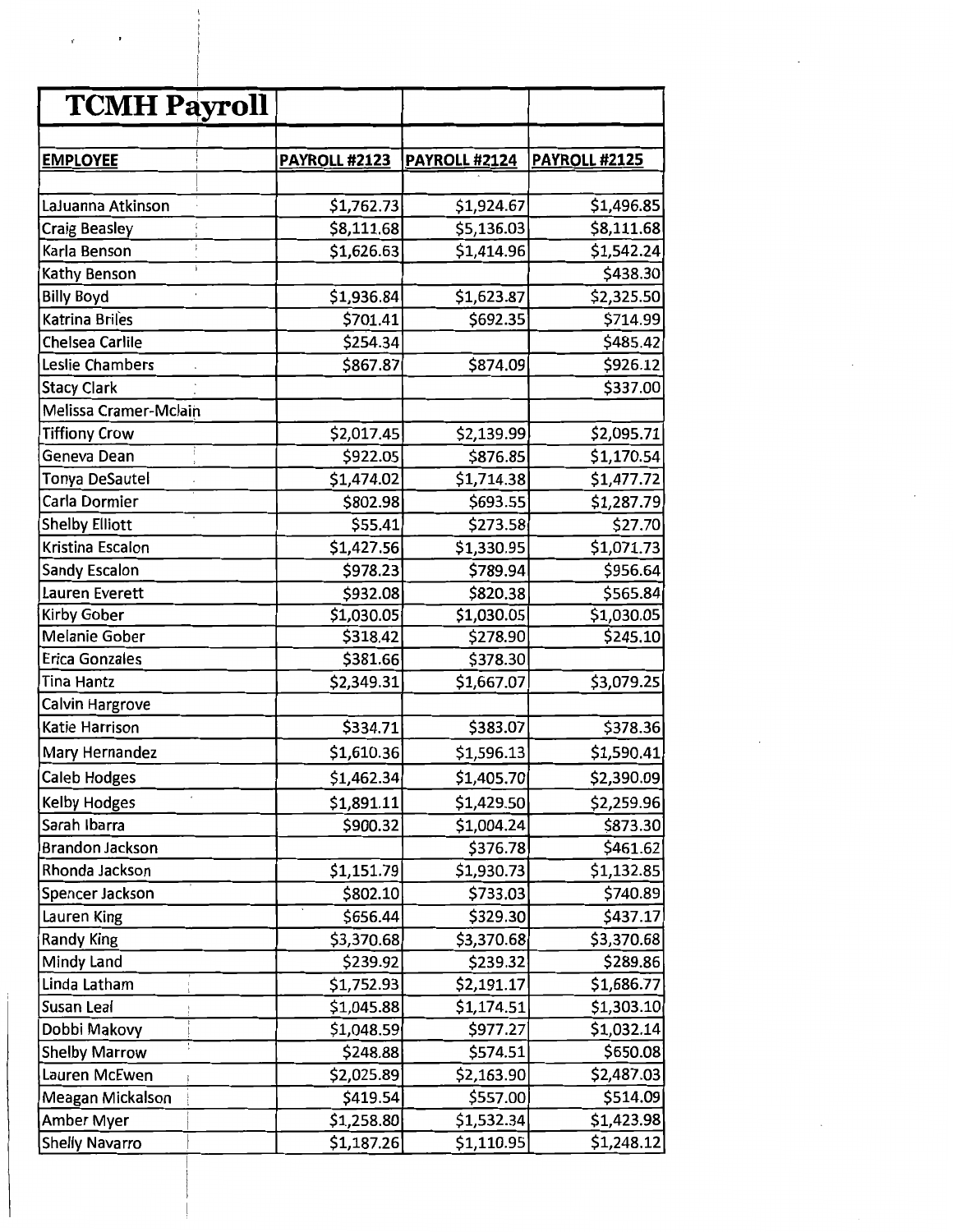| Total:                  | \$61,146.92 | \$59,382.99 | \$66,824.11 |
|-------------------------|-------------|-------------|-------------|
|                         |             |             |             |
| Armenta K Wright        | \$1,374.00  | \$1,185.97  | \$1,164.60  |
| <b>Whitney Waller</b>   | \$691.46    | \$870.12    | \$702.56    |
| Lynda Wadsworth         | \$599.97    | \$745.13    | \$671.56    |
| <b>Kinsi Voss</b>       | \$3,330.56  | \$3,321.06  | \$3,846.73  |
| <b>Kathy Thorp</b>      | \$140.61    | \$200.16    | \$156.22    |
| <b>Wanda Skiles</b>     | \$1,084.74  | \$1,783.24  | \$2,131.07  |
| Amanda Shepherd         | \$575.54    | \$575.54    | \$648.36    |
| Shannon Shahan          | \$1,285.67  | \$1,396.12  | \$1,266.73  |
| <b>Julie Scott</b>      | \$804.27    | \$938.21    | \$992.45    |
| Dalayna Riddle          | \$275.81    |             |             |
| <b>Marilyn Nutt</b>     | \$627.98    | \$627.98    | \$627.98    |
| <b>Charlotte Norman</b> | \$998.05    | \$999.42    | \$959.18    |

 $\sim$   $\sim$ 

 $\sim 10$ 

 $\frac{i}{4}$  $\bar{z}$ 

 $\sim$ 

 $\mathcal{L}$ 

 $\sim 10^{11}$ 

 $\sim 10^{-10}$ 

 $\mathcal{L}^{\mathcal{L}}(\mathcal{L}^{\mathcal{L}})$  .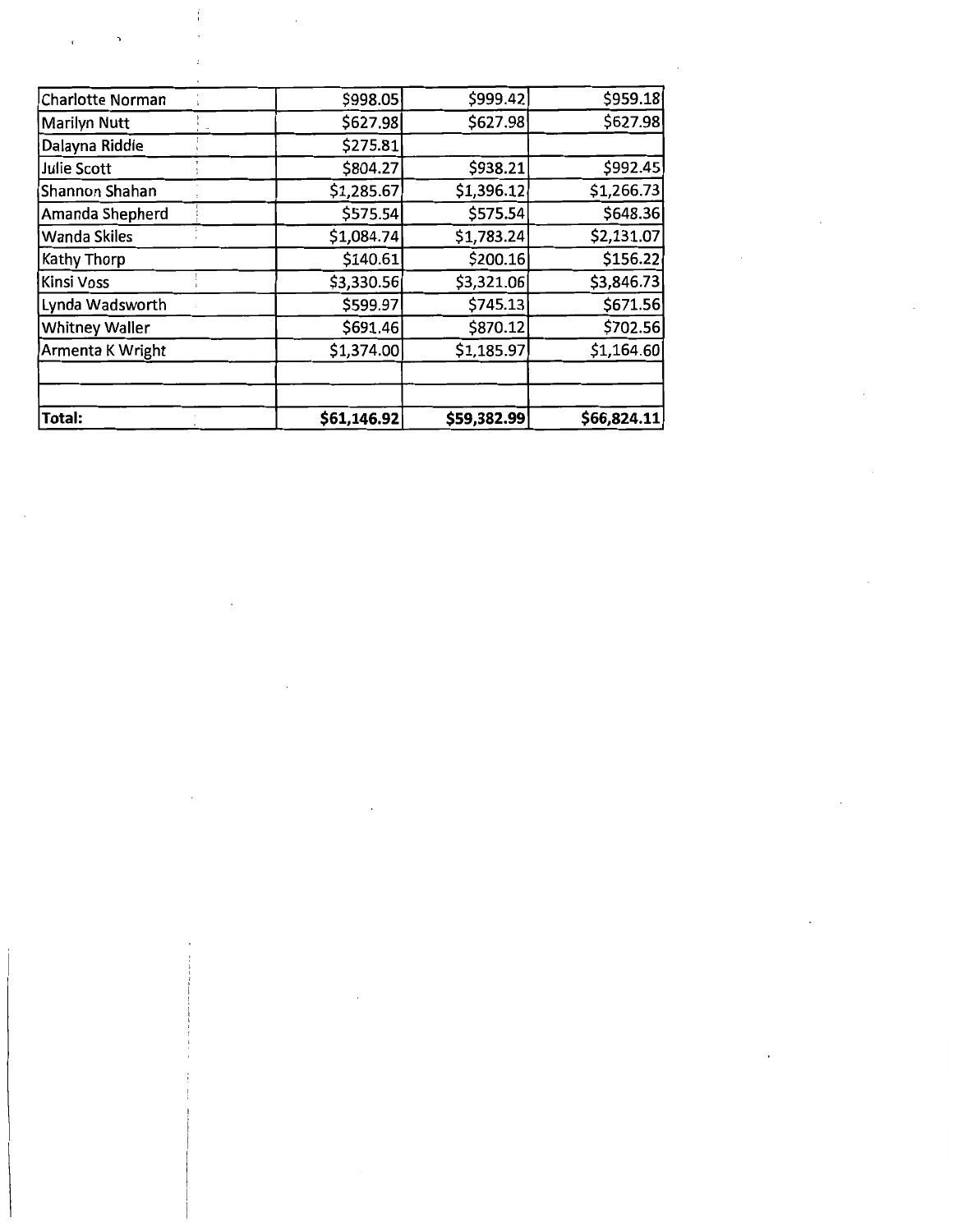| <b>TCMH Expenditure List</b><br>12/15/2021 |                                        |                      |            |                                                                   |  |  |  |
|--------------------------------------------|----------------------------------------|----------------------|------------|-------------------------------------------------------------------|--|--|--|
| <b>Vendor #:</b>                           | <b>Vendor Name:</b>                    | <b>Invoice Date:</b> | Amount:    | <b>Comments:</b>                                                  |  |  |  |
| 10005                                      | AFLAC                                  | 11/11/2021           | \$1,252.42 |                                                                   |  |  |  |
| 10006                                      | AIRGAS                                 | 11/9/2021            | \$220.74   |                                                                   |  |  |  |
| 10006                                      | <b>AIRGAS</b>                          | 10/31/2021           | \$527.94   |                                                                   |  |  |  |
| 10006                                      | <b>AIRGAS</b>                          | 11/30/2021           | \$901.67   |                                                                   |  |  |  |
| 10420                                      | ALLEN'S GARAGE                         | 9/28/2021            |            | $\sim$<br>\$7.00 MEDIC 2 INSPECTION                               |  |  |  |
| 10138                                      | <b>ALSCO LINEN AND UNIFORM</b>         | 11/4/2021            |            | \$91.82 LINEN DELIVERY SERVICES                                   |  |  |  |
| 10138                                      | ALSCO LINEN AND UNIFORM                | 11/11/2021           | \$171.04   |                                                                   |  |  |  |
| 10138                                      | ALSCO LINEN AND UNIFORM                | 11/18/2021           | \$201.25   |                                                                   |  |  |  |
| 10138                                      | ALSCO LINEN AND UNIFORM                | 12/2/2021            | \$209.09   |                                                                   |  |  |  |
| 10138                                      | ALSCO LINEN AND UNIFORM                | 9/23/2021            | \$259.79   |                                                                   |  |  |  |
| 10138                                      | ALSCO LINEN AND UNIFORM                | 11/11/2021           | \$259.79   |                                                                   |  |  |  |
| 10138                                      | ALSCO LINEN AND UNIFORM                | 11/18/2021           | \$259.79   |                                                                   |  |  |  |
| 10138                                      | ALSCO LINEN AND UNIFORM                | 11/25/2021           | \$259.79   |                                                                   |  |  |  |
| 10138                                      | ALSCO LINEN AND UNIFORM                | 11/4/2021            | \$267.03   |                                                                   |  |  |  |
| 10138                                      | ALSCO LINEN AND UNIFORM                | 11/25/2021           | \$297.19   |                                                                   |  |  |  |
| 10138                                      | ALSCO LINEN AND UNIFORM                | 9/23/2021            | \$333.23   |                                                                   |  |  |  |
| 10393                                      | <b>AMAZON CAPITAL SERVICES</b>         | 11/30/2021           | \$10.77    |                                                                   |  |  |  |
| 10393                                      | AMAZON CAPITAL SERVICES                | 12/14/2021           | \$12.95    |                                                                   |  |  |  |
| 10393                                      | <b>AMAZON CAPITAL SERVICES</b>         | 12/10/2021           | \$275.99   |                                                                   |  |  |  |
| 10393                                      | AMAZON CAPITAL SERVICES                | 12/5/2021            | \$433.53   |                                                                   |  |  |  |
| 10393                                      | <b>AMAZON CAPITAL SERVICES</b>         | 12/14/2021           | \$619.60   |                                                                   |  |  |  |
| 10102                                      | AR MANAGEMENT & SOLUTIONS, LLC         | 11/5/2021            |            | \$206.93 AMBULANCE BILLING AGENCY                                 |  |  |  |
| 10012                                      | <b>AT&amp;T MOBILITY</b>               | 11/30/2021           |            | \$136.17 DR. BEASLEY CELL PHONE                                   |  |  |  |
| 10152                                      | <b>ATMOS ENERGY C</b>                  | 12/1/2021            | \$82.83    |                                                                   |  |  |  |
| 10013                                      | <b>ATMOS ENERGY H</b>                  | 12/1/2021            | \$262.84   |                                                                   |  |  |  |
| 10103                                      | <b>BENSON, KARLA</b>                   | 11/11/2021           |            | \$278.70 REIMB FOR ADOBE, ZOOM, & FACEBOOK EMPLOYMENT ADS         |  |  |  |
| 10103                                      | <b>BENSON, KARLA</b>                   | 12/3/2021            |            | \$456.66 DIETARY COURSES & DIETARY POLICIES AND PROCEDURES MANUAL |  |  |  |
| 10316                                      | <b>BETSY COOK, OT</b>                  | 11/24/2021           |            | \$1,600.00 OT SERVICES                                            |  |  |  |
| 10120                                      | <b>BLUE CROSS BLUE SHIELD OF TEXAS</b> | 11/17/2021           |            | \$1,570.48 S. LAKE COBRA PREMIUM                                  |  |  |  |
| 10018                                      | <b>BOUND TREE MEDICAL</b>              | 11/8/2021            |            | \$25.00 MEDICAL SUPPLIES                                          |  |  |  |
| 10018                                      | <b>BOUND TREE MEDICAL</b>              | 11/9/2021            | \$39.98    |                                                                   |  |  |  |
| 10018                                      | <b>BOUND TREE MEDICAL</b>              | 11/3/2021            | \$47.73    |                                                                   |  |  |  |
| 10018                                      | <b>BOUND TREE MEDICAL</b>              | 11/10/2021           | \$179.98   |                                                                   |  |  |  |
| 10018                                      | <b>BOUND TREE MEDICAL</b>              | 11/8/2021            | \$634.18   |                                                                   |  |  |  |
| 10018                                      | <b>BOUND TREE MEDICAL</b>              | 11/8/2021            | \$1,139.98 |                                                                   |  |  |  |
| 10018                                      | <b>BOUND TREE MEDICAL</b>              | 11/3/2021            | \$2,011.82 |                                                                   |  |  |  |
| 10021                                      | C D HARTNETT COMPANY                   | 11/8/2021            |            | \$56.17 FOOD SERVICE DISTRIBUTOR                                  |  |  |  |
| 10021                                      | C D HARTNETT COMPANY                   | 10/18/2021           | \$65.96    |                                                                   |  |  |  |
| 10021                                      | C D HARTNETT COMPANY                   | 10/25/2021           | \$156.23   |                                                                   |  |  |  |
| 10021                                      | C D HARTNETT COMPANY                   | 11/1/2021            | \$187.29   |                                                                   |  |  |  |
| 10021                                      | C D HARTNETT COMPANY                   | 11/22/2021           | \$233.70   |                                                                   |  |  |  |
| 10021                                      | C D HARTNETT COMPANY                   | 10/18/2021           | \$280.05   |                                                                   |  |  |  |
| 10021                                      | C D HARTNETT COMPANY                   | 11/29/2021           | \$303.56   |                                                                   |  |  |  |
| 10021                                      | C D HARTNETT COMPANY                   | 10/18/2021           | \$307.57   |                                                                   |  |  |  |
| 10021                                      | C D HARTNETT COMPANY                   | 11/8/2021            | \$331.39   |                                                                   |  |  |  |
| 10021                                      | C D HARTNETT COMPANY                   | 10/11/2021           | \$343.91   |                                                                   |  |  |  |

 $\hat{\phantom{a}}$ 

 $\epsilon$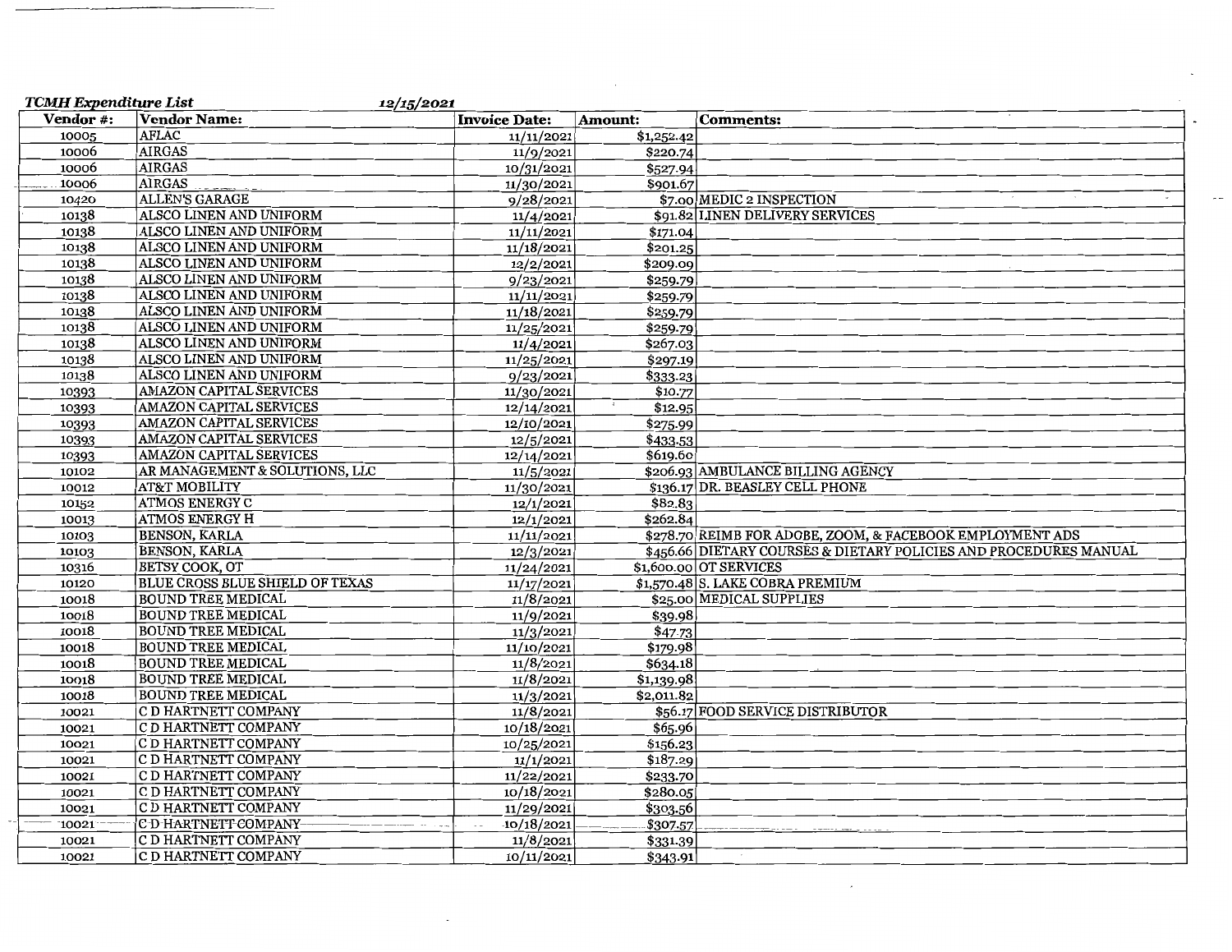| 10021 | C D HARTNETT COMPANY           | 11/1/2021  | \$391.17           |                                              |
|-------|--------------------------------|------------|--------------------|----------------------------------------------|
| 10021 | C D HARTNETT COMPANY           | 11/22/2021 | \$442.61           |                                              |
| 10021 | C D HARTNETT COMPANY           | 11/15/2021 | \$461.93           |                                              |
| 10139 | <b>CAPROCK HEALTH GROUP</b>    | 11/1/2021  | \$150.00           |                                              |
| 10022 | CARDINAL HEALTH MEDICAL PROD   | 12/2/2021  |                    | \$3.70 MEDICAL SUPPLIES                      |
| 10022 | CARDINAL HEALTH MEDICAL PROD   | 11/23/2021 | \$33.54            |                                              |
| 10022 | CARDINAL HEALTH MEDICAL PROD   | 11/8/2021  | \$48.97            | $\sim$<br>$\sim$                             |
| 10022 | CARDINAL HEALTH MEDICAL PROD   | 11/5/2021  | \$53.56            |                                              |
| 10022 | CARDINAL HEALTH MEDICAL PROD   | 11/3/2021  | \$59.23            |                                              |
| 10022 | CARDINAL HEALTH MEDICAL PROD   | 10/31/2021 | \$88.49            |                                              |
| 10022 | CARDINAL HEALTH MEDICAL PROD   | 11/22/2021 | \$91.40            |                                              |
| 10022 | CARDINAL HEALTH MEDICAL PROD   | 11/5/2021  | \$121.44           |                                              |
| 10022 | CARDINAL HEALTH MEDICAL PROD   | 11/14/2021 | \$121.81           |                                              |
| 10022 | CARDINAL HEALTH MEDICAL PROD   | 11/4/2021  | \$191.23           |                                              |
| 10022 | CARDINAL HEALTH MEDICAL PROD   | 12/2/2021  | \$902.59           |                                              |
| 10026 | <b>CITY OF THROCKMORTON</b>    | 11/23/2021 | \$258.39           |                                              |
| 10027 | <b>COALSON'S GROCERY</b>       | 10/22/2021 | \$1,031.55         |                                              |
| 00157 | <b>CPSI</b>                    | 11/23/2021 | $\frac{1}{183.90}$ |                                              |
| 00157 | <b>CPSI</b>                    | 12/3/2021  | \$14,462.00        |                                              |
| 10419 | <b>DISCOVERY HEALTHCARE</b>    | 12/1/2021  |                    | \$44,000.00 SEPT, OCT, NOV, DEC SONT FUNDING |
| 10272 | <b>DISH</b>                    | 11/2/2021  |                    | \$110.64 EMS TV                              |
| 10272 | <b>DISH</b>                    | 12/2/2021  |                    | \$115.69 EMS TV                              |
| 10373 | <b>DISH NETWORK LLC</b>        | 11/2/2021  |                    | \$85.65 HOSPITAL TV                          |
| 10373 | <b>DISH NETWORK LLC</b>        | 12/2/2021  | \$85.70            |                                              |
| 10400 | <b>EMERGENCE TELERADIOLOGY</b> | 11/1/2021  |                    | \$941.00 OCT READINGS                        |
| 00032 | <b>EMSCHARTS INC</b>           | 11/4/2021  |                    | \$176.13 AMBULANCE EHR VENDOR                |
| 00032 | <b>EMSCHARTS INC</b>           | 12/6/2021  | \$176.13           |                                              |
| 10039 | <b>EQUALIZE RM SERVICES</b>    | 10/31/2021 |                    | \$35.77 FACILITY BILLING AGENCY              |
| 10039 | <b>EQUALIZE RM SERVICES</b>    | 8/31/2021  | \$1,064.80         |                                              |
| 10039 | <b>EQUALIZE RM SERVICES</b>    | 9/30/2021  | \$4,831.81         |                                              |
| 10039 | <b>EQUALIZE RM SERVICES</b>    | 11/30/2021 | \$7,831.83         |                                              |
| 10039 | <b>EQUALIZE RM SERVICES</b>    | 10/31/2021 | \$9,218.90         |                                              |
| 10313 | <b>ESCALON, SANDY</b>          | 11/11/2021 |                    | \$80.50 LAB COURIER SERVICES                 |
| 10313 | <b>ESCALON, SANDY</b>          | 11/26/2021 |                    | \$161.01 LAB COURIER SERVICES                |
| 10044 | <b>FISHER HEALTHCARE</b>       | 11/23/2021 |                    | \$59.42 LAB SUPPLIES                         |
| 10044 | <b>FISHER HEALTHCARE</b>       | 12/6/2021  | \$77.73            |                                              |
| 10044 | <b>FISHER HEALTHCARE</b>       | 11/1/2021  | \$107.00           |                                              |
| 10044 | <b>FISHER HEALTHCARE</b>       | 11/8/2021  | \$378.81           |                                              |
| 10044 | <b>FISHER HEALTHCARE</b>       | 12/6/2021  | \$484.40           |                                              |
| 10044 | <b>FISHER HEALTHCARE</b>       | 11/22/2021 | \$751.21           |                                              |
| 10412 | FLINT MEDICAL STAFFING, INC.   | 11/5/2021  |                    | \$42,780.00 PHSICIAN COVERAGE                |
| 10461 | FRAZER, Ltd.                   | 12/9/2021  |                    | \$2,700.00 AMBULANCE FINAL RENTAL BILL       |
| 10047 | GALLS, LLC                     | 11/8/2021  |                    | \$73.92 EMS UNIFORMS AND SUPPLIES            |
| 10047 | GALLS, LLC                     | 10/19/2021 | \$147.82           |                                              |
| 00026 | <b>HAMILTON HOSPITAL</b>       | 12/7/2021  |                    | \$200.00 CT SERVICES                         |
| 00026 | <b>HAMILTON HOSPITAL</b>       | 12/7/2021  | \$200.00           |                                              |
| 00026 | <b>HAMILTON HOSPITAL</b>       | 12/7/2021  | \$400.00           |                                              |
| 00026 | <b>HAMILTON HOSPITAL</b>       | 12/7/2021  | \$800.00           |                                              |

 $\sim$ 

 $\cdots$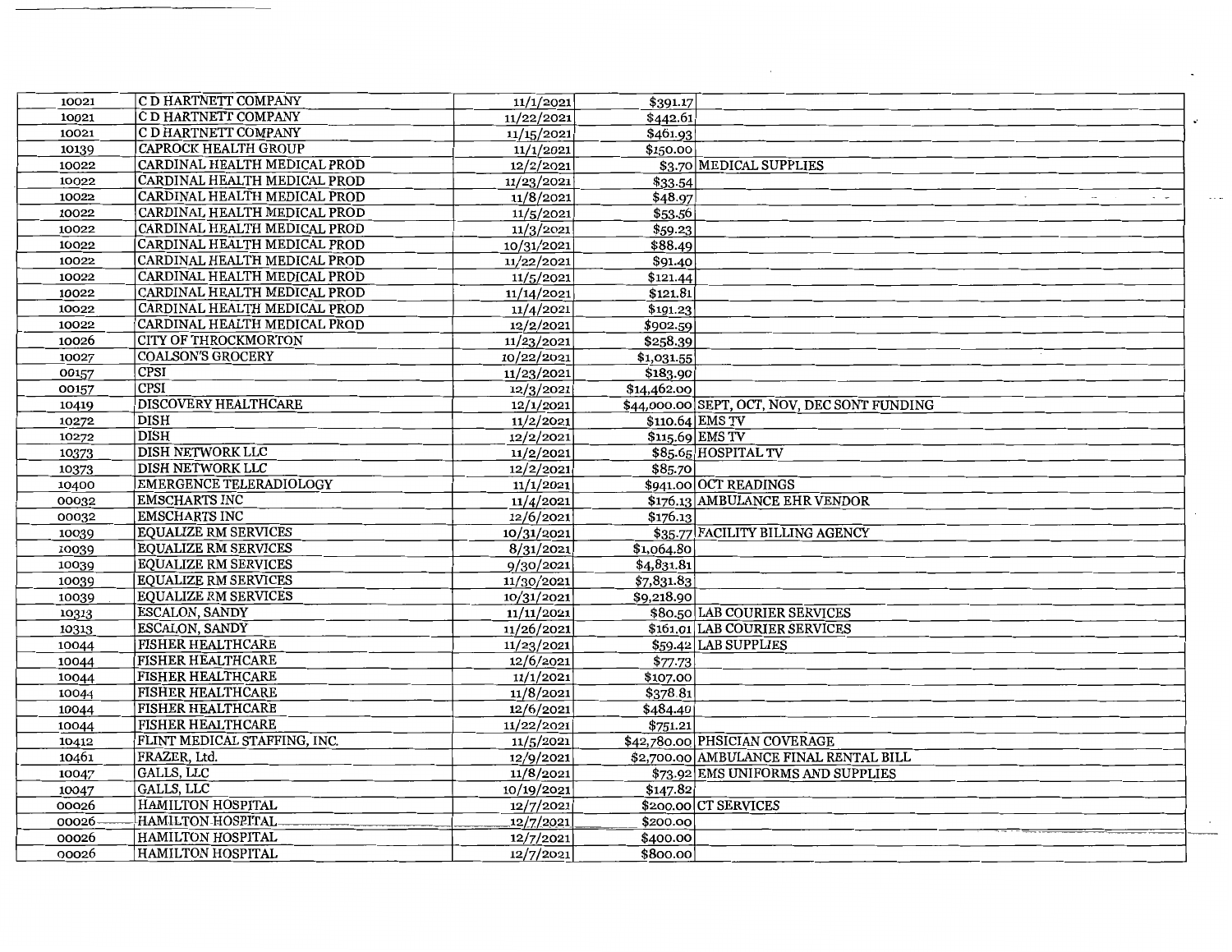| 00026 | <b>HAMILTON HOSPITAL</b>           | 12/7/2021  | \$800.00   |                                           |                      |
|-------|------------------------------------|------------|------------|-------------------------------------------|----------------------|
| 00026 | HAMILTON HOSPITAL                  | 12/7/2021  | \$1,600.00 |                                           | $\pmb{\mathsf{b}}^t$ |
| 00140 | HANDY ANDY'S PLUMBING              | 11/16/2021 |            | \$308.00 WATER LEAK IN LAB                |                      |
| 10431 | HANDYMAN SUPPLY INC.               | 11/30/2021 | \$37.67    |                                           |                      |
| 10055 | HARRIS EXTERMINATING SERVICE       | 10/24/2021 | \$112.50   |                                           |                      |
| 10055 | HARRIS EXTERMINATING SERVICE       | 11/24/2021 | \$112.50   |                                           |                      |
| 00028 | <b>HENDRICK MEDICAL CENTER</b>     | 12/3/2021  |            | \$799.52 LAB OUTSOURCING<br>$\sim$        |                      |
| 10122 | <b>INCA-TRIO FIRE SERVICES, LP</b> | 10/28/2021 |            | \$300.00 FIRE ALARM INSPECTION            |                      |
| 10058 | INTERSTATE ALL BATTERY CENTER      | 11/3/2021  | \$121.16   |                                           |                      |
| 10312 | <b>JACKSON, SPENCER</b>            | 11/11/2021 |            | \$79.46 MILEAGE TO PICK UP MEDIC 2        |                      |
| 10059 | KING, RANDY                        | 11/11/2021 |            | \$129.00 REIMB FOR CERTIFICATION          |                      |
| 10059 | KING, RANDY                        | 11/11/2021 |            | \$2,370.80 REIMB FOR CONTINUING EDUCATION |                      |
| 00164 | MCKESSON MEDICAL-SURGICAL INC      | 11/8/2021  |            | \$1.11 MEDICAL & LAB SUPPLIES             |                      |
| 00164 | MCKESSON MEDICAL-SURGICAL INC      | 11/10/2021 | \$1.11     |                                           |                      |
| 00164 | MCKESSON MEDICAL-SURGICAL INC      | 11/15/2021 | \$1.11     |                                           |                      |
| 00164 | MCKESSON MEDICAL-SURGICAL INC      | 11/18/2021 | \$1.11     |                                           |                      |
| 00164 | MCKESSON MEDICAL-SURGICAL INC      | 11/20/2021 | \$1.11     |                                           |                      |
| 00164 | MCKESSON MEDICAL-SURGICAL INC      | 11/29/2021 | \$1.11     |                                           |                      |
| 00164 | MCKESSON MEDICAL-SURGICAL INC      | 11/30/2021 | \$1.11     |                                           |                      |
| 00164 | MCKESSON MEDICAL-SURGICAL INC      | 12/1/2021  | \$1.11     |                                           |                      |
| 00164 | MCKESSON MEDICAL-SURGICAL INC      | 12/2/2021  | \$1.11     |                                           |                      |
| 00164 | MCKESSON MEDICAL-SURGICAL INC      | 12/6/2021  | \$1.11     |                                           |                      |
| 00164 | MCKESSON MEDICAL-SURGICAL INC      | 12/13/2021 | \$1.11     |                                           |                      |
| 00164 | MCKESSON MEDICAL-SURGICAL INC      | 11/11/2021 | \$25.00    |                                           |                      |
| 00164 | MCKESSON MEDICAL-SURGICAL INC      | 12/9/2021  | \$33.29    |                                           |                      |
| 00164 | MCKESSON MEDICAL-SURGICAL INC      | 11/7/2021  | \$57.31    |                                           |                      |
| 00164 | MCKESSON MEDICAL-SURGICAL INC      | 11/29/2021 | \$69.75    |                                           |                      |
| 00164 | MCKESSON MEDICAL-SURGICAL INC      | 11/30/2021 | \$72.51    |                                           |                      |
| 00164 | MCKESSON MEDICAL-SURGICAL INC      | 11/20/2021 | \$84.32    |                                           |                      |
| 00164 | MCKESSON MEDICAL-SURGICAL INC      | 12/13/2021 | \$89.66    |                                           |                      |
| 00164 | MCKESSON MEDICAL-SURGICAL INC      | 11/10/2021 | \$93.20    |                                           |                      |
| 00164 | MCKESSON MEDICAL-SURGICAL INC      | 11/29/2021 | \$106.16   |                                           |                      |
| 00164 | MCKESSON MEDICAL-SURGICAL INC      | 11/29/2021 | \$146.38   |                                           |                      |
| 00164 | MCKESSON MEDICAL-SURGICAL INC      | 11/18/2021 | \$163.29   |                                           |                      |
| 00164 | MCKESSON MEDICAL-SURGICAL INC      | 11/8/2021  | \$180.66   |                                           |                      |
| 00164 | MCKESSON MEDICAL-SURGICAL INC      | 11/15/2021 | \$186.48   |                                           |                      |
| 00164 | MCKESSON MEDICAL-SURGICAL INC      | 11/11/2021 | \$197.52   |                                           |                      |
| 00164 | MCKESSON MEDICAL-SURGICAL INC      | 12/2/2021  | \$199.84   |                                           |                      |
| 00164 | MCKESSON MEDICAL-SURGICAL INC      | 11/29/2021 | \$207.60   |                                           |                      |
| 00164 | MCKESSON MEDICAL-SURGICAL INC      | 12/13/2021 | \$208.48   |                                           |                      |
| 00164 | MCKESSON MEDICAL-SURGICAL INC      | 12/1/2021  | \$220.56   |                                           |                      |
| 00164 | MCKESSON MEDICAL-SURGICAL INC      | 12/3/2021  | \$238.30   |                                           |                      |
| 00164 | MCKESSON MEDICAL-SURGICAL INC      | 11/18/2021 | \$256.20   |                                           |                      |
| 00164 | MCKESSON MEDICAL-SURGICAL INC      | 11/15/2021 | \$256.36   |                                           |                      |
| 00164 | MCKESSON MEDICAL-SURGICAL INC      | 11/29/2021 | \$257.82   |                                           |                      |
| 00164 | MCKESSON MEDICAL-SURGICAL INC      | 12/13/2021 | \$271.77   |                                           |                      |
| 00164 | MCKESSON MEDICAL-SURGICAL INC      | 12/2/2021  | \$350.00   |                                           |                      |
| 00164 | MCKESSON MEDICAL-SURGICAL INC      | 11/29/2021 | \$370.72   |                                           |                      |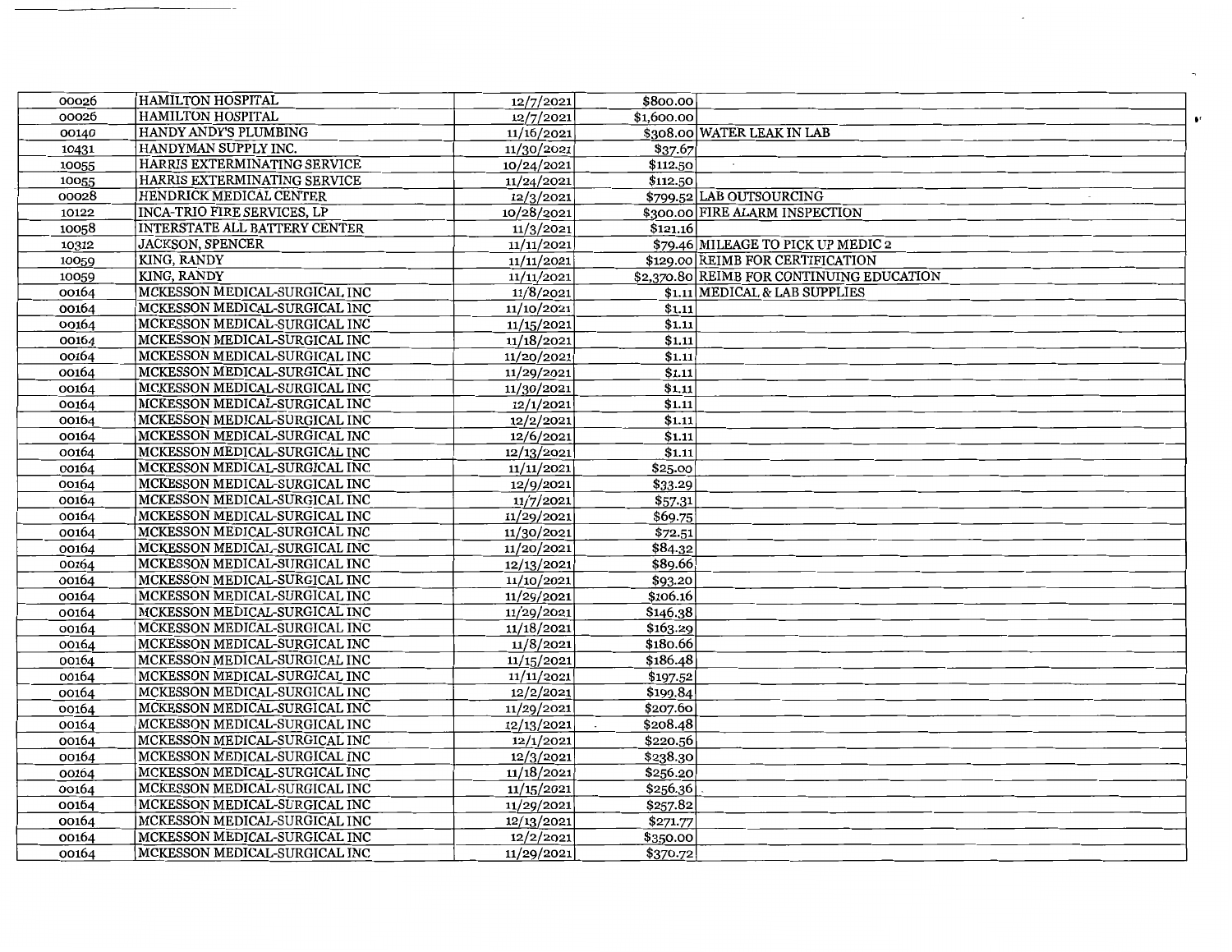| 00164 | MCKESSON MEDICAL-SURGICAL INC    | 12/6/2021  | \$540.36                                             |
|-------|----------------------------------|------------|------------------------------------------------------|
| 00164 | MCKESSON MEDICAL-SURGICAL INC    | 11/15/2021 | \$736.51                                             |
| 00164 | MCKESSON MEDICAL-SURGICAL INC    | 11/16/2021 | \$810.85                                             |
| 00164 | MCKESSON MEDICAL-SURGICAL INC    | 12/13/2021 | \$848.69                                             |
| 00164 | MCKESSON MEDICAL-SURGICAL INC    | 11/29/2021 | \$918.82                                             |
| 00164 | MCKESSON MEDICAL-SURGICAL INC    | 12/13/2021 | \$1,179.70                                           |
| 00164 | MCKESSON MEDICAL-SURGICAL INC    | 12/13/2021 | \$1,486.07                                           |
| 00164 | MCKESSON MEDICAL-SURGICAL INC    | 12/12/2021 | \$1,620.00                                           |
| 00164 | MCKESSON MEDICAL-SURGICAL INC    | 11/29/2021 | \$1,711.38                                           |
| 00164 | MCKESSON MEDICAL-SURGICAL INC    | 12/13/2021 | \$1,775.75                                           |
| 00164 | MCKESSON MEDICAL-SURGICAL INC    | 11/7/2021  | \$1,924.44                                           |
| 00164 | MCKESSON MEDICAL-SURGICAL INC    | 12/5/2021  | \$1,994.01                                           |
| 00164 | MCKESSON MEDICAL-SURGICAL INC    | 12/2/2021  | \$20,000.00 COVID TESTING EQUIPMENT                  |
| 10235 | MOBILE DRUGSCREENING SERVICES    | 11/3/2021  | \$190.00 EMPLOYEE RANDOM DRUG SCREENING              |
| 10235 | MOBILE DRUGSCREENING SERVICES    | 11/12/2021 | \$190.00 EMPLOYEE RANDOM DRUG SCREENING              |
| 10397 | NEILANDS, GARYELLE               | 12/1/2021  | \$2,025.00 27 PT PATIENTS                            |
| 10397 | NEILANDS, GARYELLE               | 11/16/2021 | \$2,175.00 29 PT PATIENTS                            |
| 10397 | NEILANDS, GARYELLE               | 12/10/2021 | \$2,250.00 30 PT PATIENTS                            |
| 10065 | NEWLIGHT HEALTHCARE LLC          | 11/30/2021 | \$11,952.20                                          |
| 10450 | ODOMRD DIETITIAN CONSULTANTS     | 12/1/2021  | \$685.02 DIETITION CONSULTANT                        |
| 10450 | ODOMRD DIETITIAN CONSULTANTS     | 11/1/2021  | \$966.27                                             |
| 10069 | <b>OFFICE DEPOT</b>              | 11/23/2021 | -\$4.13 OFFICE SUPPLIES                              |
| 10069 | <b>OFFICE DEPOT</b>              | 11/23/2021 | \$14.19                                              |
| 78    | OLIVER, HALIE                    | 12/1/2021  | $$1,575.00$ 9 PT PATIENTS                            |
| 10141 | OPTUM                            | 11/8/2021  | \$183.44 BILLING CLEARINGHOUSE FOR CLAIMS SUBMISSION |
| 10463 | PCnet                            | 11/12/2021 | \$285.00 IT SERVICES                                 |
| 10463 | PCnet                            | 11/15/2021 | \$1,240.00                                           |
| 10463 | PCnet                            | 12/15/2021 | \$5,375.52                                           |
| 10470 | PC'S PAINT & BODY                | 11/30/2021 | \$45.00 MEDIC 2 WINDSHIELD REPAIR                    |
| 10071 | PENMAN SERVICES LTD              | 11/30/2021 | \$793.71 EMS FUEL                                    |
| 10391 | PRINCIPAL LIFE INSURANCE COMPANY | 11/15/2021 | \$2,129.01 \$1,385.12 - HOSPITAL PORTION             |
| 00071 | <b>QUEST DIAGNOSTICS</b>         | 11/24/2021 | \$35.50 EMPLOYEE DRUG SCREEN                         |
| 10440 | <b>REED+CLAYMON</b>              | 11/10/2021 | \$127.50 LEGAL SERVICES                              |
| 10404 | <b>RENEE GOBER PharmD</b>        | 12/13/2021 | \$3,300.00 PHARMACIST CONSULTANT                     |
| 00176 | <b>RXPREFERRED BENEFITS</b>      | 11/30/2021 | \$250.00 340B PROCESSING                             |
| 10082 | <b>SCARLETT BUTANE</b>           | 11/18/2021 | \$621.00                                             |
| 10469 | SIDDONS-MARTIN EMERGENCY GROUP   | 11/17/2021 | \$914.25 MEDIC 2 HEATER REPAIR                       |
| 10361 | SONO ART LLC                     | 11/19/2021 | \$90.00 1 ULTRASOUND                                 |
| 10361 | <b>SONO ART LLC</b>              | 11/15/2021 | \$860.00 3 ULTRASOUNDS, 2 ECHOS                      |
| 10084 | <b>SPRINGHOUSE WATER</b>         | 11/30/2021 | \$30.86                                              |
| 10084 | SPRINGHOUSE WATER                | 12/1/2021  | \$80.99                                              |
| 10086 | <b>STERICYCLE INC</b>            | 11/30/2021 | \$688.75 LINEN & BIOHAZARD WASTE DISPOSAL            |
| 10016 | <b>SUPERIOR VISION OF TEXAS</b>  | 11/15/2021 | \$298.36 \$200.26 - HOSPITAL PORTION                 |
| 10016 | <b>SUPERIOR VISION OF TEXAS</b>  | 12/15/2021 | \$303.68 \$194.37 - HOSPITAL PORTION                 |
| 10375 | TAMARA DELACRUZ, COTA            | 11/16/2021 | \$300.00 OT SERVICES                                 |
| 10428 | <b>TELEFLEX LLC</b>              | 10/29/2021 | \$1,406.00 MEDICAL SUPPLIES                          |
| 10204 | TEXAS SOCIAL SECURITY PROGRAM    | 12/10/2021 | \$35.00                                              |
| 10090 | THE DRUG STORE                   | 11/30/2021 | \$12.97 PHARMACEUTICALS                              |

 $\label{eq:2.1} \frac{1}{\sqrt{2}}\int_{\mathbb{R}^3}\frac{1}{\sqrt{2}}\left(\frac{1}{\sqrt{2}}\right)^2\frac{1}{\sqrt{2}}\left(\frac{1}{\sqrt{2}}\right)^2\frac{1}{\sqrt{2}}\left(\frac{1}{\sqrt{2}}\right)^2.$ 

 $\mathcal{L}_{\mathcal{A}}$ 

 $\mathcal{O}(\mathcal{O}_\mathcal{O})$ 

 $\Delta$ 

 $\sim$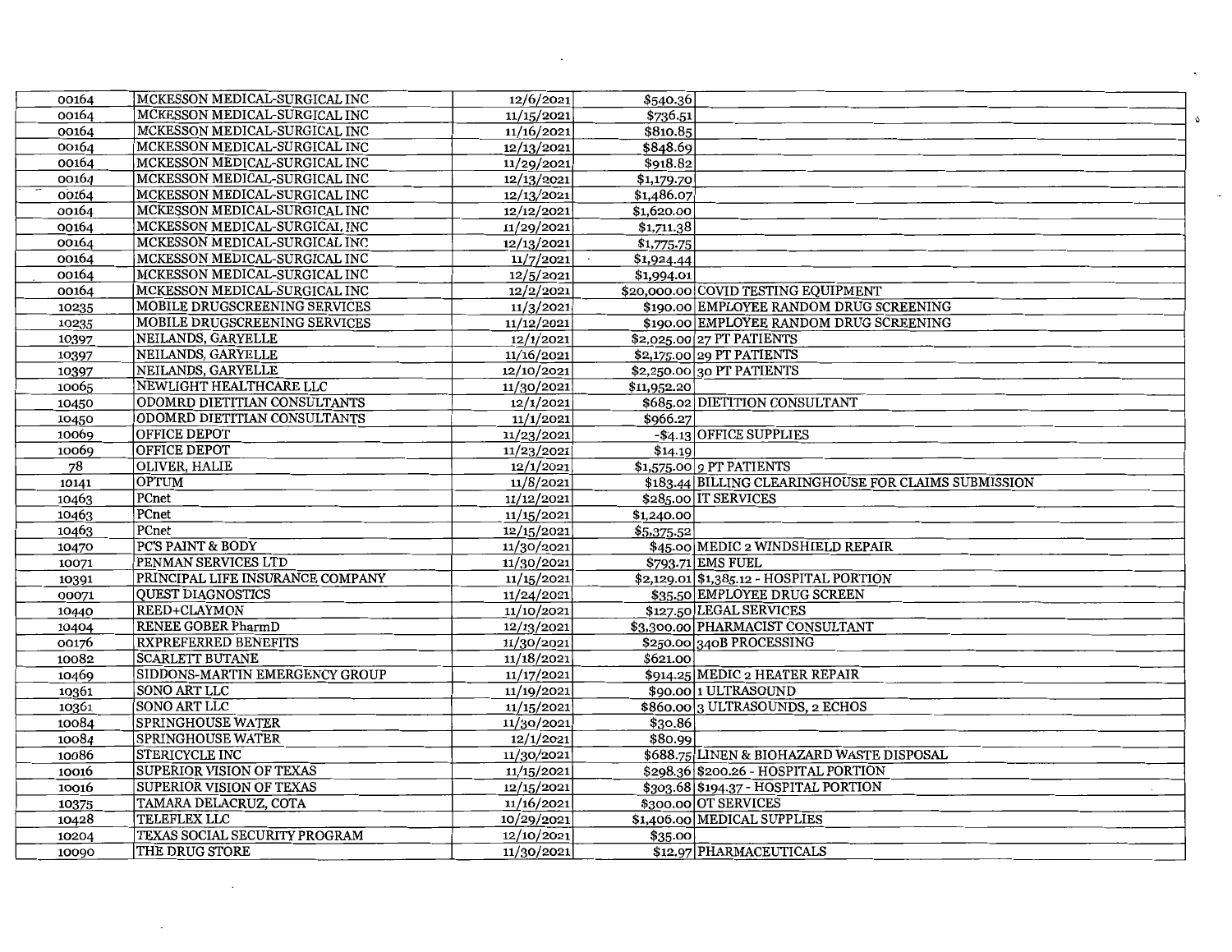| 17    | THROCKMORTON ISD             | 11/22/2021 | \$62.78 EMS HOUSE WATER          |
|-------|------------------------------|------------|----------------------------------|
| 17    | THROCKMORTON ISD             | 9/22/2021  | \$63.53 EMS HOUSE WATER          |
| 17    | THROCKMORTON ISD             | 10/22/2021 | \$65.03 EMS HOUSE WATER          |
| 17    | THROCKMORTON ISD             | 11/22/2021 | \$65.13 EMS HOUSE ELECTRIC       |
| 17    | THROCKMORTON ISD             | 10/25/2021 | \$118.79 EMS HOUSE ELECTRIC      |
| 17    | THROCKMORTON ISD             | 9/24/2021  | \$203.87 EMS HOUSE ELECTRIC      |
| 17    | THROCKMORTON ISD             | 11/1/2021  | \$550.00 NOVEMBER EMS HOUSE RENT |
| 17    | THROCKMORTON ISD             | 12/1/2021  | \$550.00 DECEMBER EMS HOUSE RENT |
| 17    | THROCKMORTON ISD             | 1/1/2022   | \$550.00 JANUARY EMS HOUSE RENT  |
| 10446 | <b>TXU ENERGY</b>            | 11/19/2021 | \$1,102.39                       |
| 00046 | <b>U S POSTAL SERVICE</b>    | 12/1/2021  | \$166.00 HOSPITAL PO BOX RENEWAL |
| 10097 | WILLIS SUPPLY COMPANY        | 11/29/2021 | \$331.20 CLEANING SUPPLIES       |
| 10097 | <b>WILLIS SUPPLY COMPANY</b> | 10/29/2021 | \$340.70                         |
| 10098 | <b>WINDSTREAM</b>            | 12/1/2021  | \$1,496.78                       |
| 10098 | <b>WINDSTREAM</b>            | 11/1/2021  | \$1,721.96                       |
| 10099 | XEROX CAPITAL SERVICES LLC   | 11/1/2021  | \$258.97                         |
| 10099 | XEROX CAPITAL SERVICES LLC   | 12/1/2021  | \$259.00                         |
| 10099 | XEROX CAPITAL SERVICES LLC   | 12/1/2021  | \$259.35                         |
| 10099 | XEROX CAPITAL SERVICES LLC   | 11/1/2021  | \$263.15                         |
|       |                              |            |                                  |
|       |                              |            |                                  |
|       |                              |            |                                  |

 $\mathbf{c}$ 

*GRAND TOTAL:* **\$251,511.21**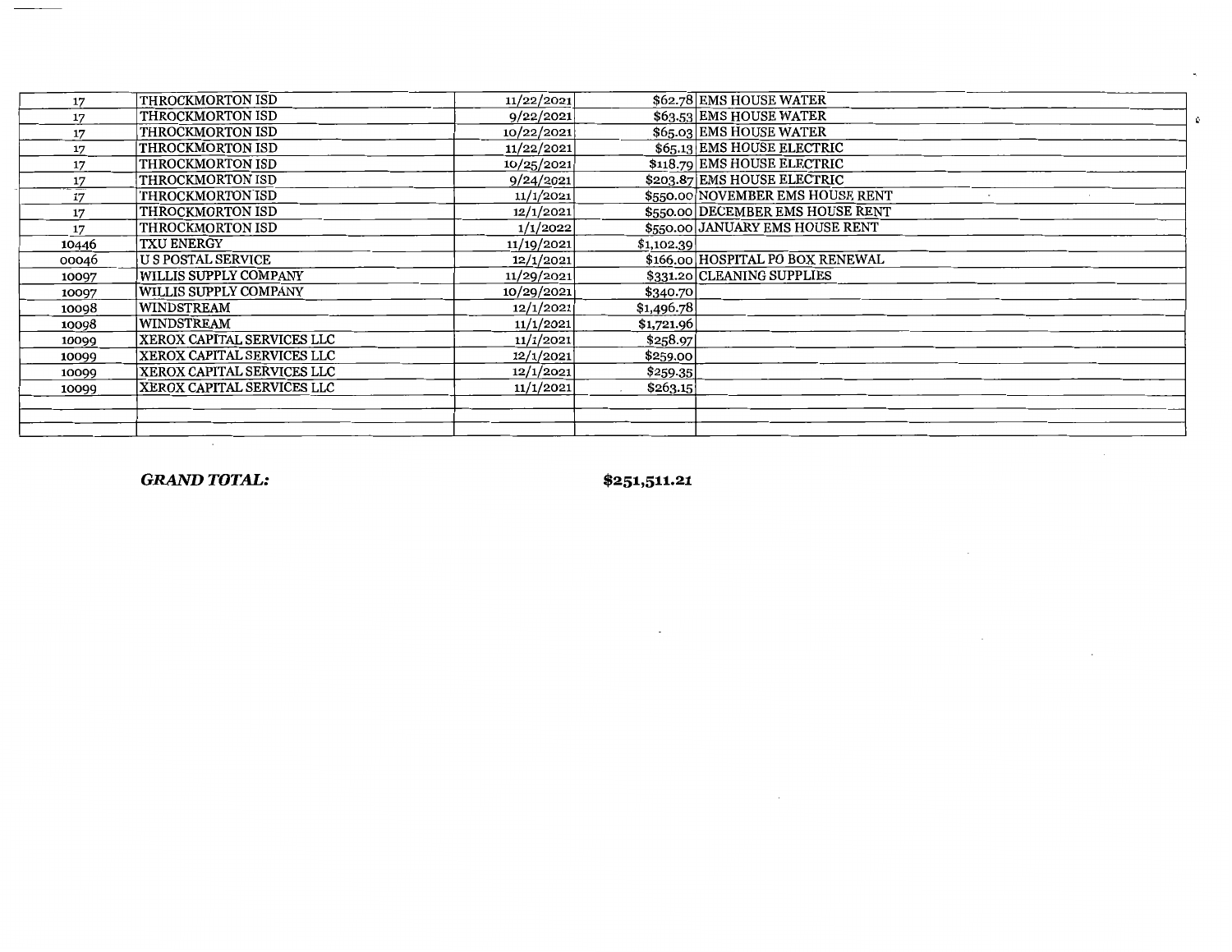### **THROCKMORTON COUNTY MEMORIAL HOSPITAL 2022 Budget**

|                                        |                      |                                          | 2021              | Proposed        |        |
|----------------------------------------|----------------------|------------------------------------------|-------------------|-----------------|--------|
| 2021 Actual                            | <b>Mthly Average</b> | 2022 Budget                              | <b>Annualized</b> | 2022 Budget     |        |
|                                        |                      |                                          |                   |                 |        |
| Acute Inpatient                        | 13,411               | Acute Inpatient                          | 160,934           | 170,000         |        |
| Swing Bed                              | 34,592               | Swing Bed                                | 415,104           | 425,000         |        |
| <b>Outpatient Services</b>             | 90,050               | <b>Outpatient Services</b>               | 1,080,606         | 1,100,000       |        |
| <b>Emergency Room</b>                  | 57,144               | <b>Emergency Room</b>                    | 685,722           | 700,000         |        |
| <b>Rural Health Clinic</b>             | 29,464               | <b>Rural Health Clinic</b>               | 353,570           | 360,000         |        |
| <b>EMS</b>                             | 7,392                | <b>EMS</b>                               | 88,704            | 90,000          |        |
| <b>TOTAL PATIENT REVENUES</b>          | 232,053<br>S         | <b>TOTAL PATIENT REVENUES</b>            | 2,784,641<br>S    | 2,845,000<br>-S | 2.2%   |
| <b>Contractual Adjustments</b>         | (23, 222)            | <b>Contractual Adjustments</b>           | (278, 662)        | (300, 000)      | $-11%$ |
| <b>NET REVENUES</b>                    | \$208,832            | <b>NET REVENUES</b>                      | \$2,505,979       | \$2,545,000     |        |
|                                        |                      |                                          |                   |                 |        |
|                                        |                      |                                          |                   |                 | 4.0%   |
| Salary & Wages                         | 174,664              | Salary & Wages                           | 2,095,965         | 2,180,000       |        |
| <b>Benefits</b>                        | 39,285               | <b>Benefits</b>                          | 471,418           | 500,000         |        |
| <b>Professional Services</b>           | 81,962               | <b>Professional Services</b>             | 983,541           | 1,000,000       |        |
| <b>Supplies</b>                        | 37,154               | <b>Supplies</b>                          | 445,847           | 450,000         |        |
| <b>Equipment Rents &amp; Leases</b>    | 3,440                | <b>Equipment Rents &amp; Leases</b>      | 41,284            | 42,000          |        |
| Facilities / Repairs & Maintenance     | 12,554               | Facilities / Repairs & Maintenance       | 150,648           | 155,000         |        |
| <b>Computer Systems &amp; Services</b> | 20,998               | <b>Computer Systems &amp; Services</b>   | 251,980           | 260,000         |        |
| Marketing, PR, Community Relations     | 247                  | Marketing, PR, Community Relations       | 2,959             | 3,000           |        |
| Travel, Training & Meetings            | 1,737                | Travel, Training & Meetings              | 20,839            | 21,000          |        |
| Dues, Licenses, Subscriptions, Fees    | 154                  | Dues, Licenses, Subscriptions, Fees      | 1,849             | 2,000           |        |
| Insurance & Risk Mgt                   | 2,605                | Insurance & Risk Mgt                     | 31,262            | 32,000          |        |
| Misc Other Expenses                    | 1,210                | <b>Misc Other Expenses</b>               | 14,514            | 15,000          |        |
| Depreciation Expense                   | 15,950               | <b>Depreciation Expense</b>              | 191,401           | 195,000         |        |
| <b>TOTAL EXPENSES</b>                  | \$391,959            | <b>TOTAL EXPENSES</b>                    | \$4,703,506       | \$4,855,000     | 3.2%   |
| NET INCOME (LOSS) FROM OPERATIONS      | (\$183, 127)         | <b>NET INCOME (LOSS) FROM OPERATIONS</b> | (\$2,197,527)     | (\$2,310,000)   |        |
| Non-Operating Income                   | 83,424               | Non-Operating Income                     | 1,001,082         | 500,000         |        |
| Non-Operating Expense                  | (6, 343)             | Non-Operating Expense                    | (76, 115)         | 0               |        |
| <b>Cost Report Settlements</b>         |                      | <b>Cost Report Settlements</b>           | 0                 | 200,000         |        |
| <b>County Subsidy</b>                  | 0                    | <b>County Subsidy</b>                    | <sup>0</sup>      | 200,000         |        |
| 1115 Waiver Programs                   |                      | 1115 Waiver Programs                     | 0                 | 450,000         |        |
| <b>NON-OPERATING INCOME</b>            | \$77,081             | <b>NON-OPERATING INCOME</b>              | \$924,967         | \$1,350,000     |        |
| <b>NET INCOME (LOSS)</b>               | (\$106, 047)         | <b>NET INCOME (LOSS)</b>                 | (\$1,272,560)     | (\$960,000)     |        |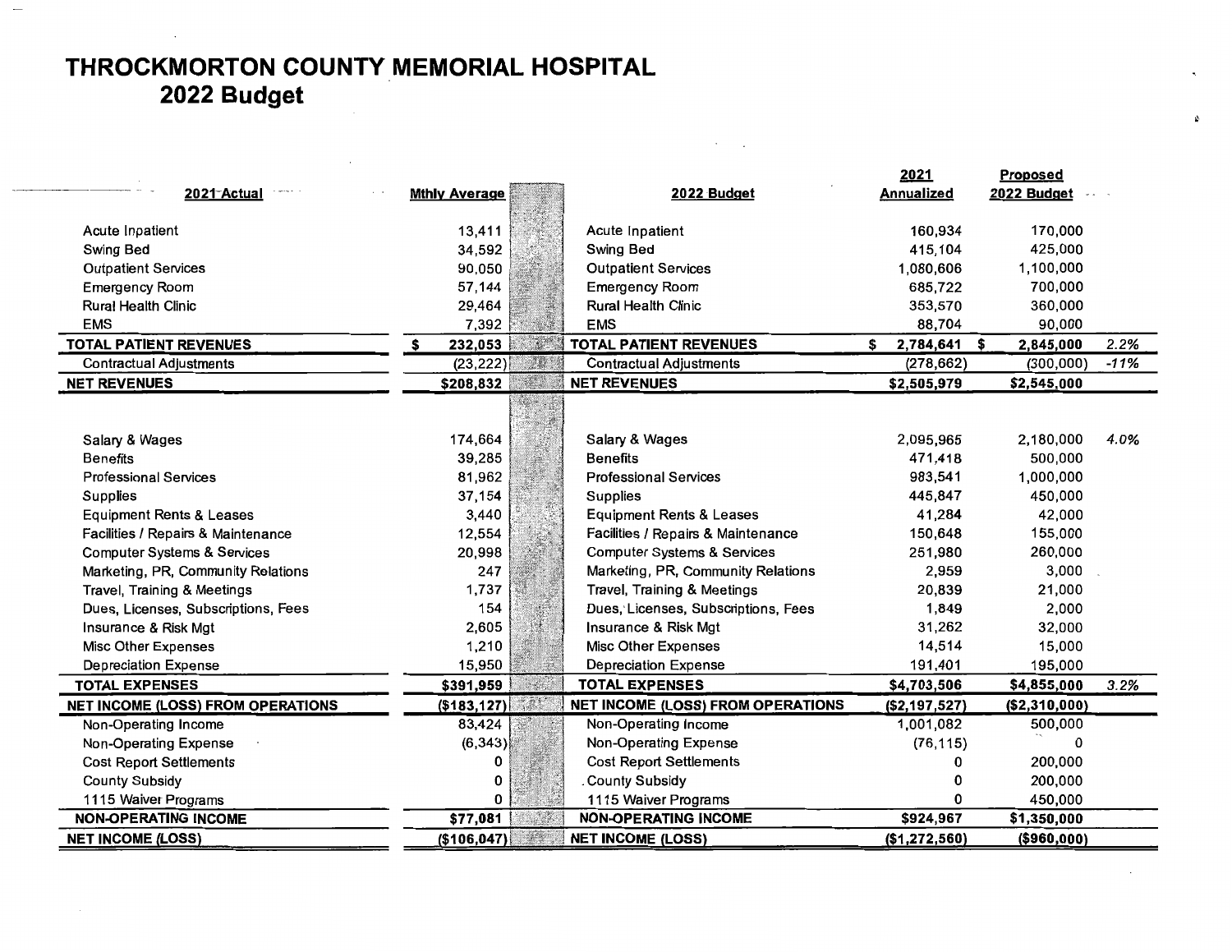| Rolling 12 Month Census 2020-2021         | 2020           |                |                | 2021 |              |                |                |                |                |              |                |                |      |                |
|-------------------------------------------|----------------|----------------|----------------|------|--------------|----------------|----------------|----------------|----------------|--------------|----------------|----------------|------|----------------|
| <b>ADMISSIONS:</b>                        | Oct.           | Nov.           | Dec.           | Jan. | Feb.         | March          | April          | May            | June           | July         | Aug            | Sept.          | Oct. | Average        |
| <b>INPATIENT</b>                          | $\overline{7}$ | $\overline{2}$ | $\overline{2}$ | 3    | $\mathbf{1}$ | 4              | 6              | $\overline{2}$ | $\mathbf{1}$   | $\mathbf{1}$ | $\mathbf{1}$   | 5              | 3    | 2.9            |
| <b>OBSERVATION</b>                        | 2              | 4              | 0              | 3    | 2            | $\overline{2}$ | 2              | 1              | 2              | 4            | $\overline{2}$ | 2              | 0    | 2.0            |
| <b>SWINGBED</b>                           | 0              | 1              | $\overline{2}$ | 1    | 3            | 2              | $\mathbf{1}$   | 1              | 3              | 1            | 3              | 1              | 0    | $1.5\,$        |
| <b>RESPITE</b>                            | 0              | $\Omega$       | 0              | 0    | 1            | $\Omega$       | 0              | 0              | 0              | 0            | 0              | 0              | 0    | 0.1            |
| <b>HOSPICE</b>                            | 0              | 0              | 1              | 0    | 0            | 0              | 0              | 0              | 0              | 0            | 1              | 0              | 0    | 0.2            |
| <b>TOTAL ADMISSIONS:</b>                  | 9.0            | 7.0            | 5.0            | 7.0  | 7.0          | 8.0            | 9.0            | 4.0            | 6.0            | 6.0          | 7.0            | 8.0            | 3.0  | 6.6            |
| <b>PATIENT DAYS:</b>                      |                |                |                |      |              |                |                |                |                |              |                |                |      |                |
| <b>INPATIENT</b>                          | 20             | 10             | 6              | 7    | з            | 8              | 16             | 7              | 3              | 2            | 6              | 15             | 10   | 8.7            |
| <b>OBSERVATION</b>                        | 2              | 5              | $\Omega$       | 3    | 4            | $\overline{2}$ | 2              | 1              | $\overline{2}$ | 6            | 3              | $\overline{2}$ | 0    | 2.5            |
| <b>SWINGBED</b>                           | 0              | 16             | 20             | 21   | 20           | 23             | $\overline{2}$ | 19             | 39             | 19           | 41             | 13             | 0    | 17.9           |
| <b>RESPITE</b>                            | 0              | 0              | 0              | 0    | 5            | 0              | 0              | 0              | 0              | 0            | 0              | 0              | 0    | 0.4            |
| <b>HOSPICE</b>                            | 0              | 0              | 1              | ٥    | 0            | 0              | 0              | 0              | 0              | 0            | 9              | 0,             | 0    | 0.8            |
| <b>TOTAL PATIENT DAYS:</b>                | 22.0           | 31.0           | 27.0           | 31.0 | 32.0         | 33.0           | 20.0           | 27.0           | 44.0           | 27.0         | 59.0           | 30.0           | 10.0 | 30.2           |
| <b>INSURANCE CLASSIFICATIONS:</b>         |                |                |                |      |              |                |                |                |                |              |                |                |      |                |
| <b>MEDICARE</b>                           | 6              | 4              | 2              | з    | 6            | 6              | 4              | 2              | 5              | 6            | 6              | 4              | 1    | 4.2            |
| <b>MEDICAID</b>                           | 0              | 0              | 0              | 0    | 0            | 0              | 0              | 0              | 0              | 0            | 0              | 0              | 0    |                |
| <b>COMMERCIAL INS.</b>                    | $\overline{2}$ | 3              | 1              | 4    | 0            | 0              | 3              | 2              | 1              | 0            | 0              | 4              | 1    | 1.6            |
| <b>NO INSURANCE</b>                       | 1              | 0              | 2              | 0    | 1            | 2              | 2              | 0              | 0              | 0            | 1              | 0              | 1    | 0.8            |
| <b>Total Admissions:</b>                  | 9.0            | 7.0            | 5.0            | 7.0  | 7.0          | 8.0            | 9.0            | 4.0            | 6.0            | 6.0          | 7.0            | 8.0            | 3.0  | 6.6            |
|                                           |                |                |                |      |              |                |                |                |                |              |                |                |      |                |
| <b>Insurance Days:</b><br><b>MEDICARE</b> | 18             | 27             | 21             | 7    | 27           | 25             | 7              | 5              | 43             | 27           | 50             | 22             | 3    | 21.7           |
| <b>MEDICAID</b>                           | 0              | $\mathbf{0}$   | 0              | 0    | 0            | 0              | 0              | 0              | 0              | 0            | 0              | 0              | 0    | $\blacksquare$ |
| <b>COMMERCIAL INS.</b>                    | 2              | 4              | $\overline{2}$ | 24   | 0            | 0              | 10             | 22             | 1              | 0            | 0              | 8              | 3    | 5.8            |
| <b>NO INSURANCE</b>                       | $\overline{2}$ | 0              | 4              | 0    | 5            | 8              | 3              | 0              | 0              | 0            | 9              | 0              | 4    | 2.7            |
| <b>Total Patient Days:</b>                | 22.0           | 31.0           | 27.0           | 31.0 | 32.0         | 33.0           | 20.0           | 27.0           | 44.0           | 27.0         | 59.0           | 30.0           | 10.0 | 30.2           |
|                                           |                |                |                |      |              |                |                |                |                |              |                |                |      |                |
| ER'S                                      | 33             | 29             | 25             | 28   | 16           | 24             | 35             | 29             | 32             | 47           | 34             | 40             | 47   | 32.2           |
| <b>OUTPATIENTS</b>                        | 6              | 9              | 11             | 8    | 11           | 14             | 3              | 9              | 14             | 12           | 10             | 12             | 17   | 10.5           |
| <b>Total</b>                              | 39.0           | 38.0           | 36.0           | 36.0 | 27.0         | 38.0           | 38.0           | 38.0           | 46.0           | 59.0         | 44.0           | 52.0           | 64.0 | 42.7           |
|                                           |                |                |                |      |              |                |                |                |                |              |                |                |      |                |
| <b>Clinic</b>                             | 172            | 207            | 174            | 257  | 346          | 311            | 231            | 270            | 313            | 248          | 248            | 163            | 197  | 241.3          |
| Labs                                      | 620            | 681            | 712            | 765  | 596          | 680            | 759            | 616            | 854            | 685          | 935            | 931            | 728  | 735.5          |
| X-Ray                                     | 50             | 62             | 40             | 51   | 35           | 52             | 47             | 47             | 59             | 59           | 66             | 45             | 54   | 51.3           |
| <b>Ultrasound</b>                         | 2              | $\overline{2}$ | 3              | 3    | 5            | 9              | 12             | 5              | 4              | 5            | 5              | 5              | 5    | 5.0            |

 $\mathcal{L}$ 

 $\frac{1}{2}$ 

 $\hat{\mathcal{L}}$ 

 $\overline{\phantom{a}}$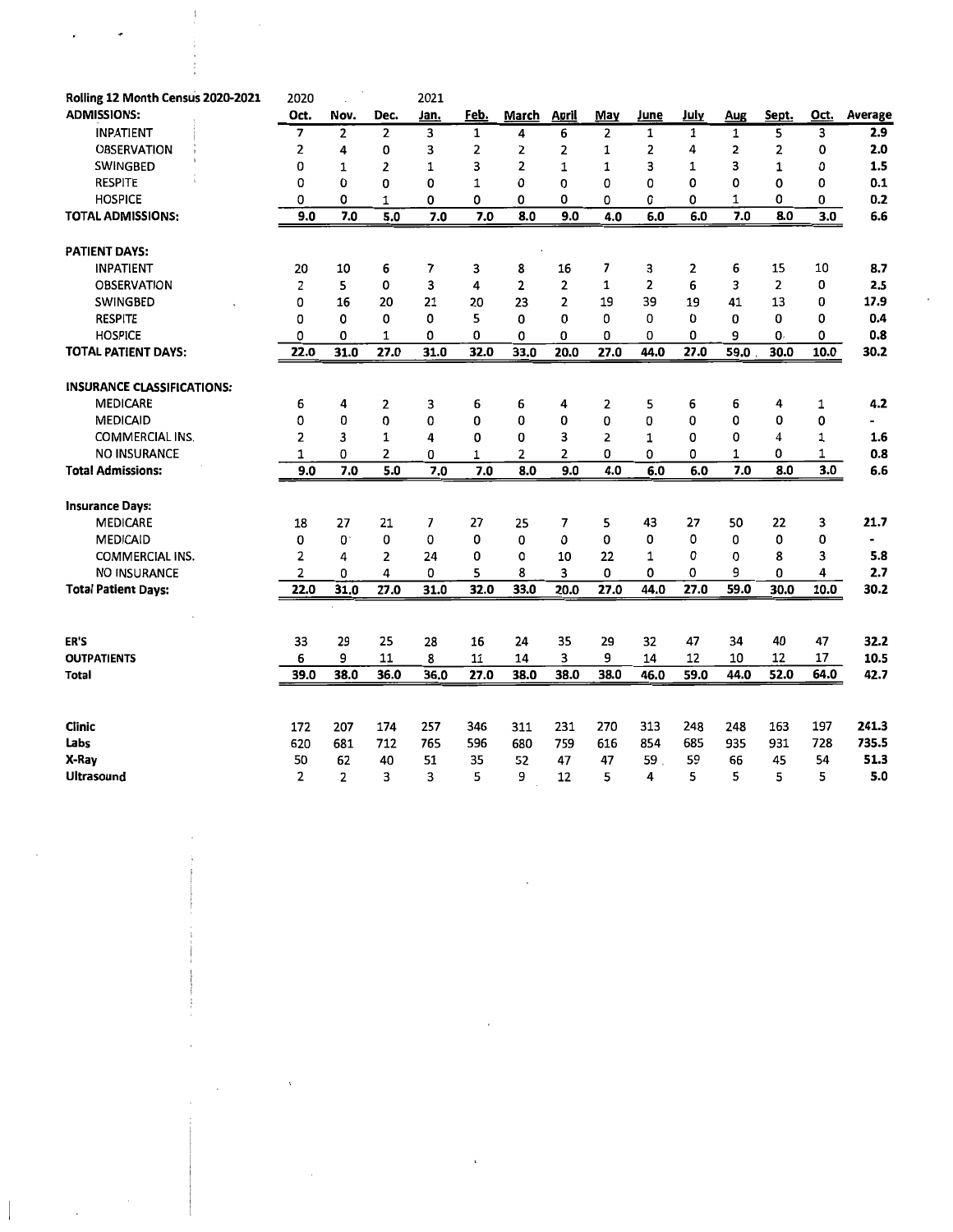| Acct | Description                        | <b>Nov 2021 YTD</b> | 2021 Budget  | Remainder     |  |  |  |  |
|------|------------------------------------|---------------------|--------------|---------------|--|--|--|--|
|      |                                    |                     |              |               |  |  |  |  |
|      | <b>INCOME STATEMENT</b>            |                     |              |               |  |  |  |  |
|      | <b>GENERAL FUND</b>                |                     |              |               |  |  |  |  |
| 0301 | <b>CURRENT TAXES</b>               | (1,308,568.12)      | 1,610,184.00 | 301,615.88    |  |  |  |  |
| 0306 | <b>MIXED BEVERAGE TAXES</b>        | (1, 332.28)         |              | (1,332.28)    |  |  |  |  |
| 0307 | <b>DEBT TAX</b>                    | (165.55)            |              | (165.55)      |  |  |  |  |
| 0311 | <b>COURT RECORDS PRESERVATION</b>  | (190.00)            | 300.00       | 110.00        |  |  |  |  |
| 0312 | <b>LAW ENFORCEMENT</b>             | (2,357.41)          | 7,000.00     | 4,642.59      |  |  |  |  |
| 0313 | <b>SECURITY FUND</b>               | (1,078.02)          | 2,000.00     | 921.98        |  |  |  |  |
| 0314 | <b>COUNTY ATTORNEY</b>             | (60.00)             | 500.00       | 440.00        |  |  |  |  |
| 0315 | <b>COUNTY RECORD MANAGEMENT</b>    | (140.40)            | 300.00       | 159.60        |  |  |  |  |
| 0316 | <b>COUNTY &amp; DISTRICT CLERK</b> | (36, 158.06)        | 40,000.00    | 3,841.94      |  |  |  |  |
| 0317 | <b>CLERK'S RECORD MANAGEMENT</b>   | (8,713.77)          | 8,000.00     | (713.77)      |  |  |  |  |
| 0318 | <b>COUNTY ASSESSOR/COLLECTOR</b>   | (2,860.00)          | 3,000.00     | 140.00        |  |  |  |  |
| 0319 | <b>VITAL STATISTICS FUND</b>       | (26.00)             | 100.00       | 74.00         |  |  |  |  |
| 0320 | <b>COUNTY TREASURER</b>            | (416.32)            | 1,800.00     | 1,383.68      |  |  |  |  |
| 0321 | <b>ARCHIVES FUND</b>               | (7, 735.00)         | 800.00       | (6,935.00)    |  |  |  |  |
| 0322 | <b>COUNTY JUDGE</b>                | (32.00)             | 100.00       | 68.00         |  |  |  |  |
| 0324 | <b>COURT REPORTER</b>              | (234.00)            | 500.00       | 266.00        |  |  |  |  |
| 0326 | <b>JUSTICE OF THE PEACE</b>        | (1,969.03)          | 17,000.00    | 15,030.97     |  |  |  |  |
| 0327 | <b>JUDICIAL TECHNOLOGY FUND</b>    | (160.47)            | 1,000.00     | 839.53        |  |  |  |  |
| 0328 | <b>JURY</b>                        | (40.00)             | 200.00       | 160.00        |  |  |  |  |
| 0330 | <b>STATE FEES</b>                  | 14,488.31           |              | 14,488.31     |  |  |  |  |
| 0331 | <b>BAIL BOND FEES</b>              |                     | 100.00       | 100.00        |  |  |  |  |
| 0332 | DIGITIZED COURT RECORDS            |                     | 100.00       | 100.00        |  |  |  |  |
| 0333 | <b>CHILD ABUSE PREVENTION</b>      | (60.00)             | 50.00        | (10.00)       |  |  |  |  |
| 0334 | <b>11TH COURT OF APPEALS</b>       | (115.00)            |              | (115.00)      |  |  |  |  |
| 0338 | <b>INTEREST-GENERAL</b>            | (1,369.04)          | 4,000.00     | 2,630.96      |  |  |  |  |
| 0339 | <b>COURT APPOINTED ATTY</b>        | (14.00)             | 3,000.00     | 2,986.00      |  |  |  |  |
| 0340 | <b>LAW LIBRARY</b>                 | (775.00)            | 1,000.00     | 225.00        |  |  |  |  |
| 0342 | <b>VOTER REGISTRATION</b>          |                     | 500.00       | 500.00        |  |  |  |  |
| 0346 | <b>JUDGE/STATE SUBSIDY</b>         | (20, 150.00)        | 25,200.00    | 5,050.00      |  |  |  |  |
| 0355 | <b>STATE GRANT PROCEEDS</b>        | (165, 334.41)       |              | (165,334.41)  |  |  |  |  |
| 0360 | <b>NURSING HOME UPL</b>            | (720, 798.50)       |              | (720, 798.50) |  |  |  |  |
| 0362 | <b>OTHER</b>                       | (1,020.00)          |              | (1,020.00)    |  |  |  |  |
|      | <b>GROSS INCOME GENERAL FUND</b>   | (2, 267, 384.07)    | 1,726,734.00 | (540,650.07)  |  |  |  |  |
|      |                                    |                     |              |               |  |  |  |  |
|      |                                    |                     |              |               |  |  |  |  |
|      |                                    |                     |              |               |  |  |  |  |
|      |                                    |                     |              |               |  |  |  |  |

 $\mathcal{L}_{\mathcal{A}}$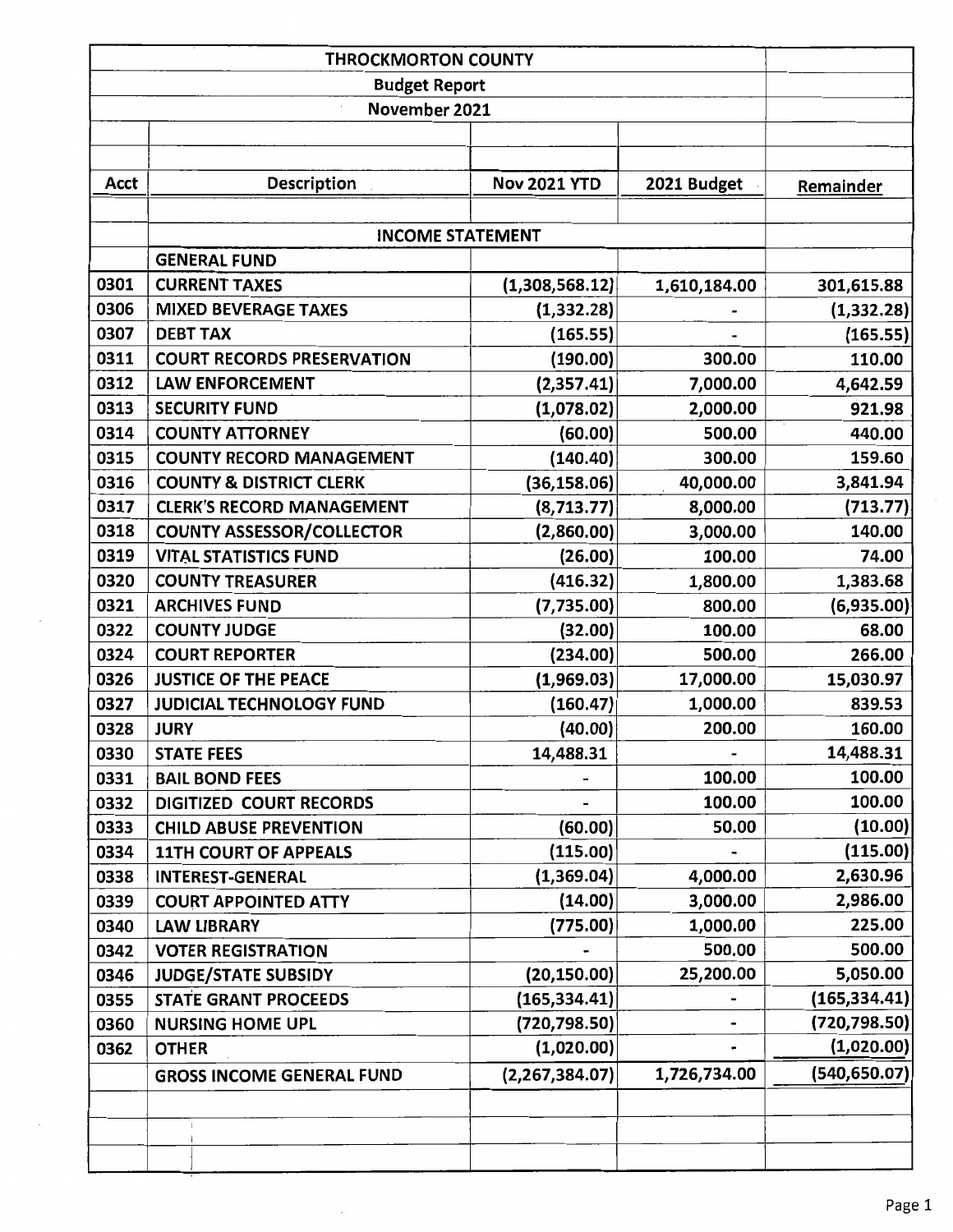|      | November 2021                    |                     |             |              |
|------|----------------------------------|---------------------|-------------|--------------|
|      |                                  |                     |             |              |
|      |                                  |                     |             |              |
| Acct | <b>Description</b>               | <b>Nov 2021 YTD</b> | 2021 Budget | Remainder    |
|      |                                  |                     |             |              |
|      | <b>GENERAL FUND EXPENSES</b>     |                     |             |              |
| 0402 | <b>JUDGE'S SALARY</b>            | 32,204.26           | 35,132.00   | 2,927.74     |
| 0403 | <b>JUDGE'S STATE SUPPLEMENT</b>  | 19,733.37           | 25,200.00   | 5,466.63     |
| 0404 | <b>SECRETARY'S SALARY</b>        | 13,384.00           | 14,616.00   | 1,232.00     |
| 0406 | <b>TRAVEL ALLOWANCE</b>          | 825.00              | 900.00      | 75.00        |
| 0408 | <b>JUVENILLE PROBATION BOARD</b> | 550.00              | 600.00      | 50.00        |
| 0410 | <b>OFFICE SUPPLIES</b>           | 1.00                | 200.00      | 199.00       |
| 0412 | <b>POSTAGE</b>                   | 151.00              | 200.00      | 49.00        |
| 0416 | <b>DUES &amp; CONFERENCES</b>    | 200.00              | 1,200.00    | 1,000.00     |
| 0426 | <b>CLERK'S SALARY</b>            | 30,439.64           | 33,381.00   | 2,941.36     |
| 0428 | <b>DEPUTY'S SALARY</b>           | 27,049.13           | 29,232.00   | 2,182.87     |
| 0431 | <b>PART TIME HELP</b>            | 1,223.00            | 5,000.00    | 3,777.00     |
| 0432 | <b>OFFICE SUPPLIES</b>           | 635.57              | 1,500.00    | 864.43       |
| 0434 | <b>POSTAGE</b>                   | 861.00              | 1,000.00    | 139.00       |
| 0440 | <b>DUES &amp; CONFERENCES</b>    | 1,585.63            | 4,500.00    | 2,914.37     |
| 0442 | <b>ARCHIVES FUND</b>             |                     | 25,000.00   | 25,000.00    |
| 0444 | <b>RECORD MANAGEMENT</b>         | 49,929.00           | 25,000.00   | (24, 929.00) |
| 0445 | <b>VITAL STATISTICS EXPENSES</b> |                     | 250.00      | 250.00       |
| 0446 | SOFTWARE MAINTENANCE             | 8,880.00            | 10,000.00   | 1,120.00     |
| 0448 | <b>OFFICE EQUIPMENT</b>          | 2,077.04            | 3,500.00    | 1,422.96     |
| 0452 | <b>TREASURER'S SALARY</b>        | 32,644.26           | 35,612.00   | 2,967.74     |
| 0454 | PART TIME HELP'S SALARY          |                     | 2,500.00    | 2,500.00     |
| 0458 | <b>OFFICE SUPPLIES</b>           | 869.78              | 1,500.00    | 630.22       |
| 0460 | <b>POSTAGE</b>                   | 566.90              | 600.00      | 33.10        |
| 0464 | <b>DUES &amp; CONFERENCES</b>    | 1,155.26            | 1,500.00    | 344.74       |
| 0468 | SOFTWARE MAINTENANCE             |                     | 1,200.00    | 1,200.00     |
| 0470 | <b>OFFICE EQUIPMENT</b>          | 17.86               | 500.00      | 482.14       |
| 0476 | <b>J.P.'S SALARY</b>             | 26,548.50           | 28,962.00   | 2,413.50     |
| 0478 | <b>SECRETARY'S SALARY</b>        | 13,384.00           | 14,616.00   | 1,232.00     |
| 0482 | <b>OFFICE SUPPLIES</b>           | 227.18              | 500.00      | 272.82       |
| 0484 | $\cdot$<br><b>POSTAGE</b>        | 198.80              | 200.00      | 1.20         |
| 0488 | <b>DUES &amp; CONFERENCES</b>    | 1,097.56            | 1,500.00    | 402.44       |
| 0490 | <b>TECHNOLOGY EXPENSES</b>       |                     | 4,000.00    | 4,000.00     |
| 0492 | SOFTWARE MAINTENANCE             | 2,710.00            | 3,500.00    | 790.00       |
| 0494 | <b>OFFICE EQUIPMENT</b>          | 1,067.91            | 2,000.00    | 932.09       |
| 0502 | <b>SHERIFF'S SALARY</b>          | 33,212.52           | 36,232.00   | 3,019.48     |
| 0504 | <b>DEPUTY'S SALARY</b>           | 16,425.00           | 32,244.00   | 15,819.00    |
| 0505 | <b>RELIEF DEPUTY</b>             | 15,807.00           | 17,244.00   | 1,437.00     |
| 0506 | SECRETARY'S SALARY               | 27,445.52           | 29,754.00   | 2,308.48     |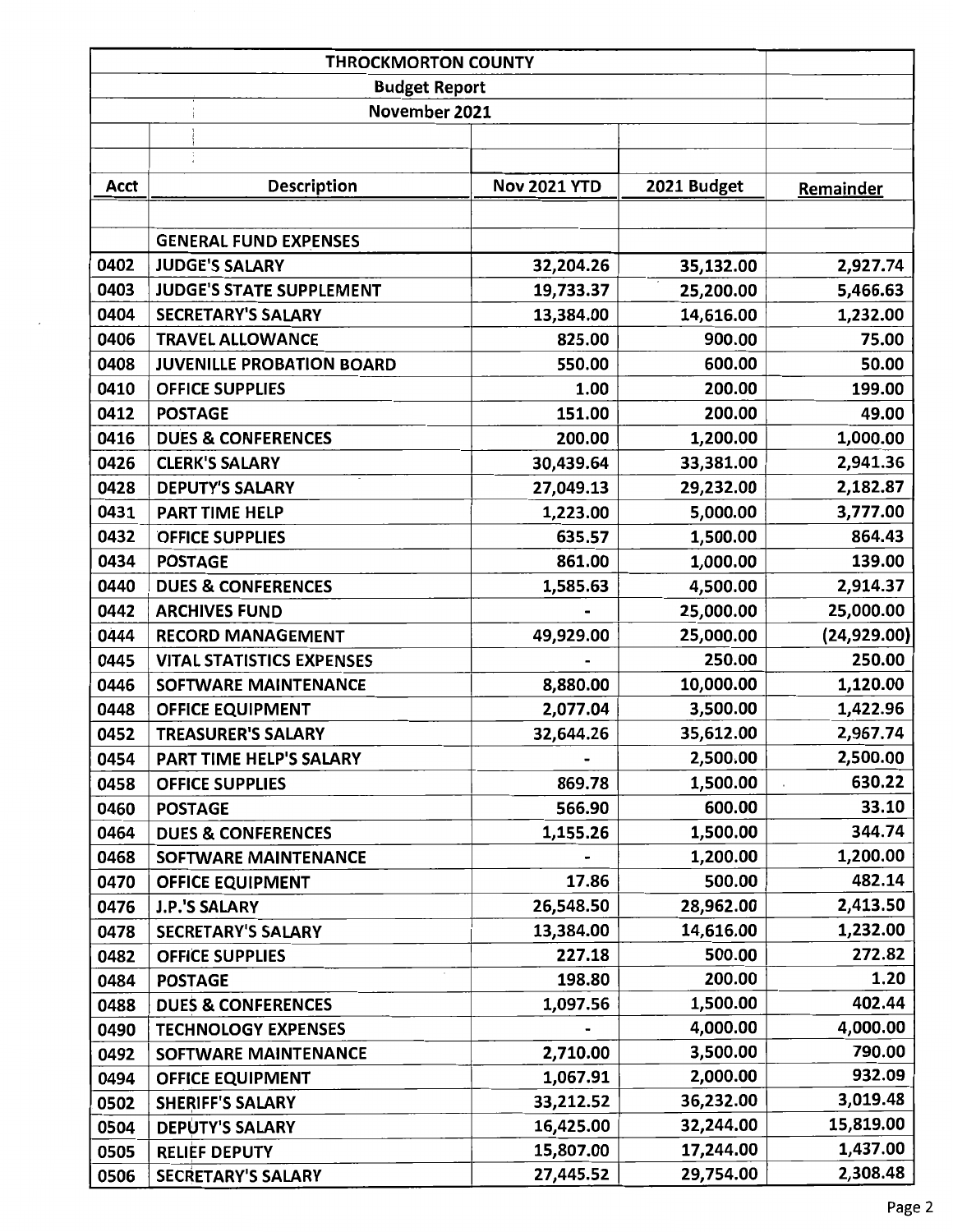| Acct | <b>Description</b>                     | <b>Nov 2021 YTD</b> | 2021 Budget | Remainder  |
|------|----------------------------------------|---------------------|-------------|------------|
| 0508 | <b>DISPATCHERS' SALARIES</b>           | 79,727.82           | 87,000.00   | 7,272.18   |
| 0510 | PART TIME HELP'S SALARY                | 825.00              | 4,000.00    | 3,175.00   |
| 0512 | <b>TRAVEL EXPENSE, MEALS</b>           | 778.90              | 1,000.00    | 221.10     |
| 0514 | <b>OFFICE SUPPLIES</b>                 | 2,508.15            | 2,000.00    | (508.15)   |
| 0516 | <b>POSTAGE</b>                         | 536.39              | 500.00      | (36.39)    |
| 0518 | <b>OPERATING EXPENSES</b>              | 5,707.04            | 6,000.00    | 292.96     |
| 0520 | <b>TELEPHONE</b>                       | 2,398.85            | 3,000.00    | 601.15     |
| 0522 | <b>COMMUNICATIONS</b>                  | 6,084.00            | 3,500.00    | (2,584.00) |
| 0524 | <b>AUTO MAINTENANCE</b>                | 18,627.50           | 20,000.00   | 1,372.50   |
| 0526 | <b>NIBRS</b>                           | 6,853.00            | 7,500.00    | 647.00     |
| 0528 | <b>DUES &amp; CONFERENCES</b>          | 3,254.67            | 4,000.00    | 745.33     |
| 0530 | <b>OFFICE EQUIPMENT</b>                | 3,480.66            | 4,000.00    | 519.34     |
| 0532 | <b>VEHICLES</b>                        | 14,334.01           | 14,334.00   | (0.01)     |
| 0534 | <b>PRISONER CARE - BOARDING</b>        | 29,849.56           | 20,000.00   | (9,849.56) |
| 0536 | PRISONER CARE-OTHER                    | 4,068.87            | 2,500.00    | (1,568.87) |
| 0552 | <b>D.A.'S SECRETARY'S SALARY</b>       | 5,887.03            | 6,200.00    | 312.97     |
| 0553 | <b>DISTRICT COURT COORDINATOR</b>      | 7,034.64            | 7,000.00    | (34.64)    |
| 0554 | <b>COURT REPORTER'S SALARY</b>         | 10,095.88           | 11,000.00   | 904.12     |
| 0555 | <b>COMMUNITY SUPERVISION</b>           | 1,158.24            | 1,700.00    | 541.76     |
| 0558 | PROBATION CHAIRMAN'S SALARY            | 600.00              | 1,200.00    | 600.00     |
| 0559 | <b>CO. ATTORNEY CONTRACT</b>           | 28,956.00           | 28,000.00   | (956.00)   |
| 0560 | <b>JURORS</b>                          | 466.00              | 5,000.00    | 4,534.00   |
| 0561 | <b>JUVENILLE PROBATION BOARD-DA</b>    | 600.00              | 1,200.00    | 600.00     |
| 0564 | <b>COURT APPOINTED ATTORNEYS</b>       | 5,813.00            | 15,000.00   | 9,187.00   |
| 0570 | <b>CO. ATTY. OFFICE OPERATIONS</b>     |                     | 500.00      | 500.00     |
| 0574 | <b>COURT EXPENSES</b>                  | 9,373.98            | 11,000.00   | 1,626.02   |
| 0576 | <b>LAW LIBRARY EXPENSES</b>            |                     | 1,000.00    | 1,000.00   |
| 0583 | <b>VETERAN OFFICER EXPENSES</b>        |                     | 2,000.00    | 2,000.00   |
| 0586 | <b>GAME WARDEN</b>                     |                     | 1,000.00    | 1,000.00   |
| 0588 | <b>MUSEUM</b>                          | 571.96              | 1,000.00    | 428.04     |
| 0592 | <b>PUBLIC LIBRARY</b>                  | 12,000.00           | 12,000.00   |            |
| 0601 | <b>CONVENIENCE STATION SALARY</b>      | 13,254.00           | 15,000.00   | 1,746.00   |
| 0602 | <b>JANITOR'S SALARY</b>                | 13,494.00           | 19,000.00   | 5,506.00   |
| 0605 | <b>TELEPHONE</b>                       | 20,752.47           | 37,000.00   | 16,247.53  |
| 0606 | <b>UTILITIES</b>                       | 10,188.99           | 17,000.00   | 6,811.01   |
| 0607 | <b>ANNEX UTILITIES</b>                 | 7,061.78            | 8,000.00    | 938.22     |
| 0608 | <b>COURTHOUSE SUPPLIES</b>             | 2,844.36            | 3,000.00    | 155.64     |
| 0609 | <b>ANNEX SUPPLIES</b>                  | 850.30              | 1,000.00    | 149.70     |
| 0610 | <b>MAINTENANCE &amp; REPAIRS</b>       | 7,404.56            | 12,000.00   | 4,595.44   |
| 0611 | <b>ANNEX MAINTENANCE &amp; REPAIRS</b> | 8,688.01            | 5,000.00    | (3,688.01) |

 $\frac{1}{2}$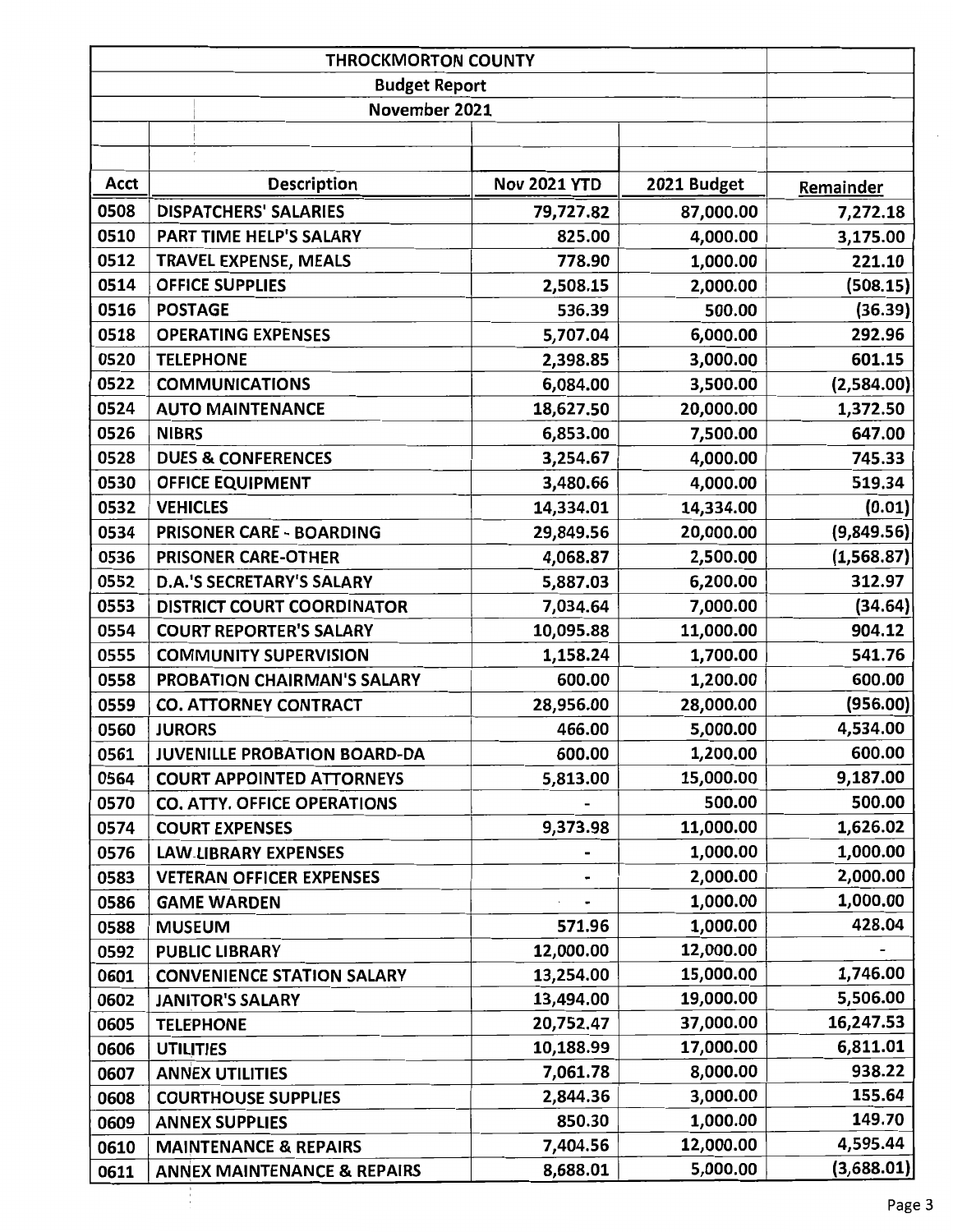| <b>THROCKMORTON COUNTY</b> |                                     |                     |              |            |  |
|----------------------------|-------------------------------------|---------------------|--------------|------------|--|
|                            | <b>Budget Report</b>                |                     |              |            |  |
|                            | November 2021                       |                     |              |            |  |
|                            |                                     |                     |              |            |  |
|                            |                                     |                     |              |            |  |
| Acct                       | <b>Description</b>                  | <b>Nov 2021 YTD</b> | 2021 Budget  | Remainder  |  |
| 0626                       | <b>C.E.A.-AG. SALARY</b>            | 10,110.76           | 11,030.00    | 919.24     |  |
| 0630                       | <b>TRAVEL</b>                       | 5,545.76            | 6,050.00     | 504.24     |  |
| 0632                       | <b>SUPPLIES</b>                     | 289.95              | 1,000.00     | 710.05     |  |
| 0634                       | <b>TELEPHONE</b>                    | 879.22              | 2,300.00     | 1,420.78   |  |
| 0638                       | <b>STOCK SHOW EXPENSES</b>          | 1,579.14            | 4,000.00     | 2,420.86   |  |
| 0639                       | <b>CONFERENCE/MEETINGS</b>          | 100.00              | 2,000.00     | 1,900.00   |  |
| 0642                       | <b>SHOW BARN UTILITIES</b>          | 1,766.64            | 3,000.00     | 1,233.36   |  |
| 0644                       | <b>SHOW BARN MAINTENANCE</b>        | 69.01               | 1,000.00     | 930.99     |  |
| 0654                       | <b>ELECTION JUDGES &amp; CLERKS</b> | 2,239.14            | 4,000.00     | 1,760.86   |  |
| 0655                       | <b>ELECTION EQUIPMENT</b>           | 22,635.59           | 20,000.00    | (2,635.59) |  |
| 0656                       | <b>SUPPLIES, BALLOTS</b>            | 1,761.62            | 3,000.00     | 1,238.38   |  |
| 0657                       | <b>VOTER REGISTRAR/ELECTION ADM</b> | 12,186.88           | 15,000.00    | 2,813.12   |  |
| 0658                       | <b>VOTER REGISTRATION FUND</b>      | 76.00               | 1,000.00     | 924.00     |  |
| 0659                       | <b>EDUCATION EXPENSES</b>           | 1,070.00            | 1,500.00     | 430.00     |  |
| 0662                       | <b>AUDITOR'S FEE</b>                | 35,000.00           | 30,000.00    | (5,000.00) |  |
| 0666                       | <b>EMPLOYEE BENEFITS-SS/RET.</b>    | 106,880.43          | 118,000.00   | 11,119.57  |  |
| 0667                       | <b>UNEMPLOYMENT</b>                 |                     | 2,500.00     | 2,500.00   |  |
| 0668                       | <b>APPRAISAL DIST. FEES</b>         | 119,321.28          | 145,000.00   | 25,678.72  |  |
| 0669                       | <b>COMPUTER TECHNOLOGY</b>          | 51,120.90           | 60,000.00    | 8,879.10   |  |
| 0670                       | <b>MISCELLANEOUS</b>                | 19,972.07           | 20,000.00    | 27.93      |  |
| 0671                       | FIRE PROTECTION THROCKMORTON        | 10,806.58           | 13,500.00    | 2,693.42   |  |
| 0672                       | <b>FIRE PROTECTION WOODSON</b>      | 406.73              | 7,500.00     | 7,093.27   |  |
| 0673                       | <b>SECURITY FUND</b>                |                     | 1,000.00     | 1,000.00   |  |
| 0676                       | <b>HOSPITAL SUBSIDY</b>             |                     | 200,000.00   | 200,000.00 |  |
| 0677                       | <b>PAUPER BURIAL</b>                |                     | 1,000.00     | 1,000.00   |  |
| 0678                       | <b>INDIGENT HEALTH CARE</b>         | 2,595.66            | 30,000.00    | 27,404.34  |  |
| 0679                       | <b>OUTREACH SERVICES</b>            |                     | 1,320.00     | 1,320.00   |  |
| 0682                       | <b>INSURANCE-GROUP HEALTH</b>       | 143,929.42          | 195,000.00   | 51,070.58  |  |
| 0684                       | <b>INSURANCE-WORKER'S COMP</b>      | 16,601.00           | 33,500.00    | 16,899.00  |  |
| 0686                       | <b>INSURANCE-BONDS</b>              | 1,488.41            | 1,200.00     | (288.41)   |  |
| 0690                       | <b>INSURANCE-GENERAL LIABILITY</b>  | 10,100.00           | 23,000.00    | 12,900.00  |  |
| 0694                       | <b>INSURANCE-PROPERTY</b>           | 13,193.00           | 17,000.00    | 3,807.00   |  |
| 0702                       | <b>SALARIES</b>                     | 86,606.18           | 94,456.00    | 7,849.82   |  |
| 0704                       | <b>TRAVEL ALLOWANCE</b>             | 18,626.96           | 20,320.00    | 1,693.04   |  |
| 0706                       | <b>CONFERENCES AND DUES</b>         | 5,782.15            | 5,000.00     | (782.15)   |  |
| 0708                       | <b>OTHER</b>                        | 374.59              | 1,000.00     | 625.41     |  |
| 0710                       | <b>LEGISLATIVE ACTIVITIES</b>       |                     | 200.00       | 200.00     |  |
|                            | <b>TOTAL GENERAL FUND EXPENSES</b>  |                     |              |            |  |
|                            |                                     | 1,412,351.38        | 1,927,085.00 | 514,733.62 |  |

 $\vert$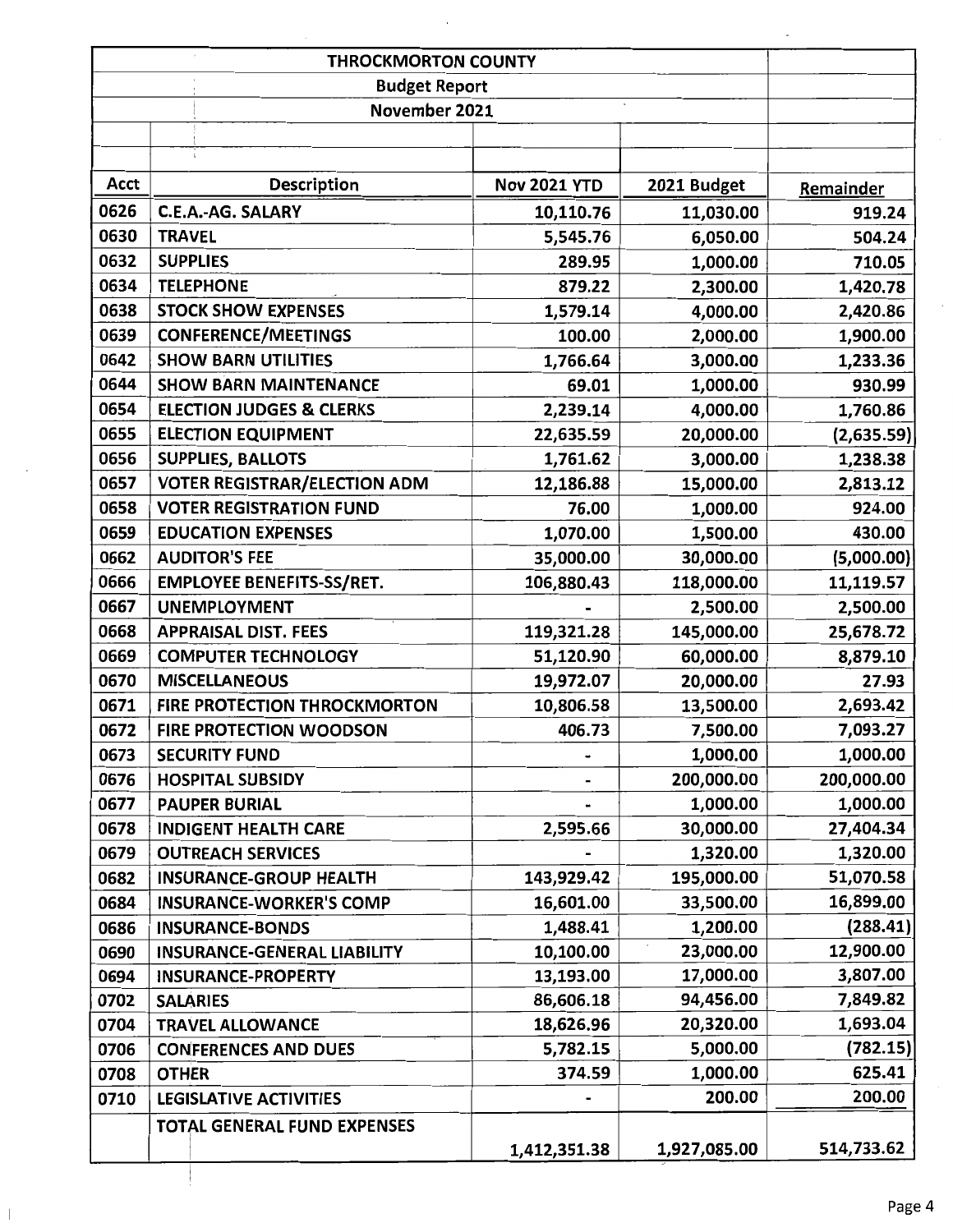|             |                              | <b>THROCKMORTON COUNTY</b> |             |           |  |
|-------------|------------------------------|----------------------------|-------------|-----------|--|
|             |                              | <b>Budget Report</b>       |             |           |  |
|             | November 2021                |                            |             |           |  |
|             |                              |                            |             |           |  |
| <b>Acct</b> | <b>Description</b>           | <b>Nov 2021 YTD</b>        | 2021 Budget | Remainder |  |
|             |                              |                            |             |           |  |
|             | <b>ROAD &amp; BRIDGE</b>     |                            |             |           |  |
|             | <b>PRECINCT INCOME</b>       |                            |             |           |  |
| 1300        | <b>AD VALOREM TAXES</b>      | (240, 299.53)              | 295,535.00  | 55,235.47 |  |
| 1310        | <b>AUTO REGISTRATION</b>     | (133, 654.77)              | 170,000.00  | 36,345.23 |  |
| 1340        | <b>OTHER</b>                 | (50.00)                    |             | (50.00)   |  |
|             | <b>TOTAL PRECINCT INCOME</b> | (374,004.30)               | 465,535.00  | 91,530.70 |  |
|             |                              |                            |             |           |  |
|             | <b>FARM TO MARKET</b>        |                            |             |           |  |
|             | <b>PRECINCT INCOME</b>       |                            |             |           |  |
| 1300        | <b>AD VALOREM TAXES</b>      | (65, 723.41)               | 80,476.00   | 14,752.59 |  |
|             | <b>TOTAL PRECINCT INCOME</b> | (65, 723.41)               | 80,476.00   | 14,752.59 |  |
|             |                              |                            |             |           |  |
|             | <b>LATERAL ROAD</b>          |                            |             |           |  |
|             | <b>PRECINCT INCOME</b>       |                            |             |           |  |
| 1340        | <b>OTHER</b>                 | (12, 297.09)               | 12,335.00   | 37.91     |  |
|             | <b>TOTAL PRECINCT INCOME</b> | (12, 297.09)               | 12,335.00   | 37.91     |  |

 $\sim 10^6$ 

 $\frac{1}{2}$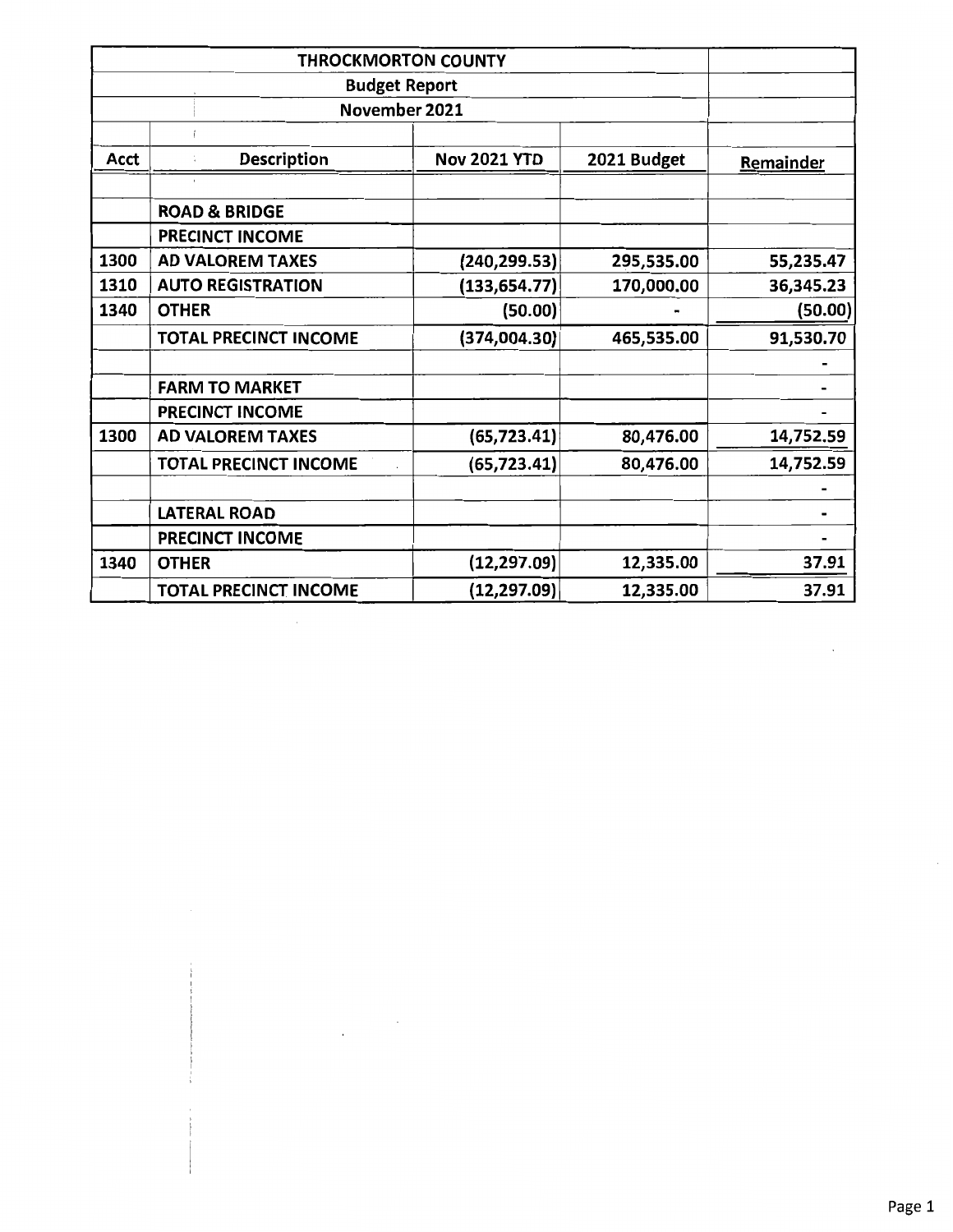|             | <b>THROCKMORTON COUNTY</b>     |                     |             |            |
|-------------|--------------------------------|---------------------|-------------|------------|
|             |                                |                     |             |            |
|             | November 2021                  |                     |             |            |
| <b>Acct</b> | <b>Description</b>             | <b>Nov 2021 YTD</b> | 2021 Budget | Remainder  |
|             |                                |                     |             |            |
|             | <b>PRECINCT 1 EXPENSES</b>     |                     |             |            |
| 1400        | <b>EMPLOYEE WAGES</b>          | 28,770.00           | 31,350.00   | 2,580.00   |
| 1410        | <b>EMPLOYEE BENEFITS</b>       | 5,745.42            | 6,100.00    | 354.58     |
| 1420        | <b>UTILITIES</b>               | 3,300.57            | 4,300.00    | 999.43     |
| 1430        | <b>EQUIPMENT MAINTENANCE</b>   | 8,520.82            | 10,000.00   | 1,479.18   |
| 1440        | <b>FUEL</b>                    | 4,067.97            | 8,000.00    | 3,932.03   |
| 1460        | <b>ROAD MAINTENANCE</b>        | 17,976.68           | 23,000.00   | 5,023.32   |
| 1480        | <b>OTHER</b>                   | (73, 604.93)        | 15,000.00   | 88,604.93  |
|             | <b>TOTAL PRECINCT EXPENSES</b> | (5,223.47)          | 97,750.00   | 102,973.47 |

 $\epsilon$ 

 $\sim 10^{-11}$ 

 $\hat{\mathcal{A}}$ 

 $\bar{z}$ 

 $\bar{\mathcal{A}}$ 

 $\bar{z}$ 

 $\alpha$ 

 $\frac{1}{2}$ 

 $\hat{\boldsymbol{\cdot}$ J.

 $\hat{\boldsymbol{\beta}}$ 

 $\sim$   $\sim$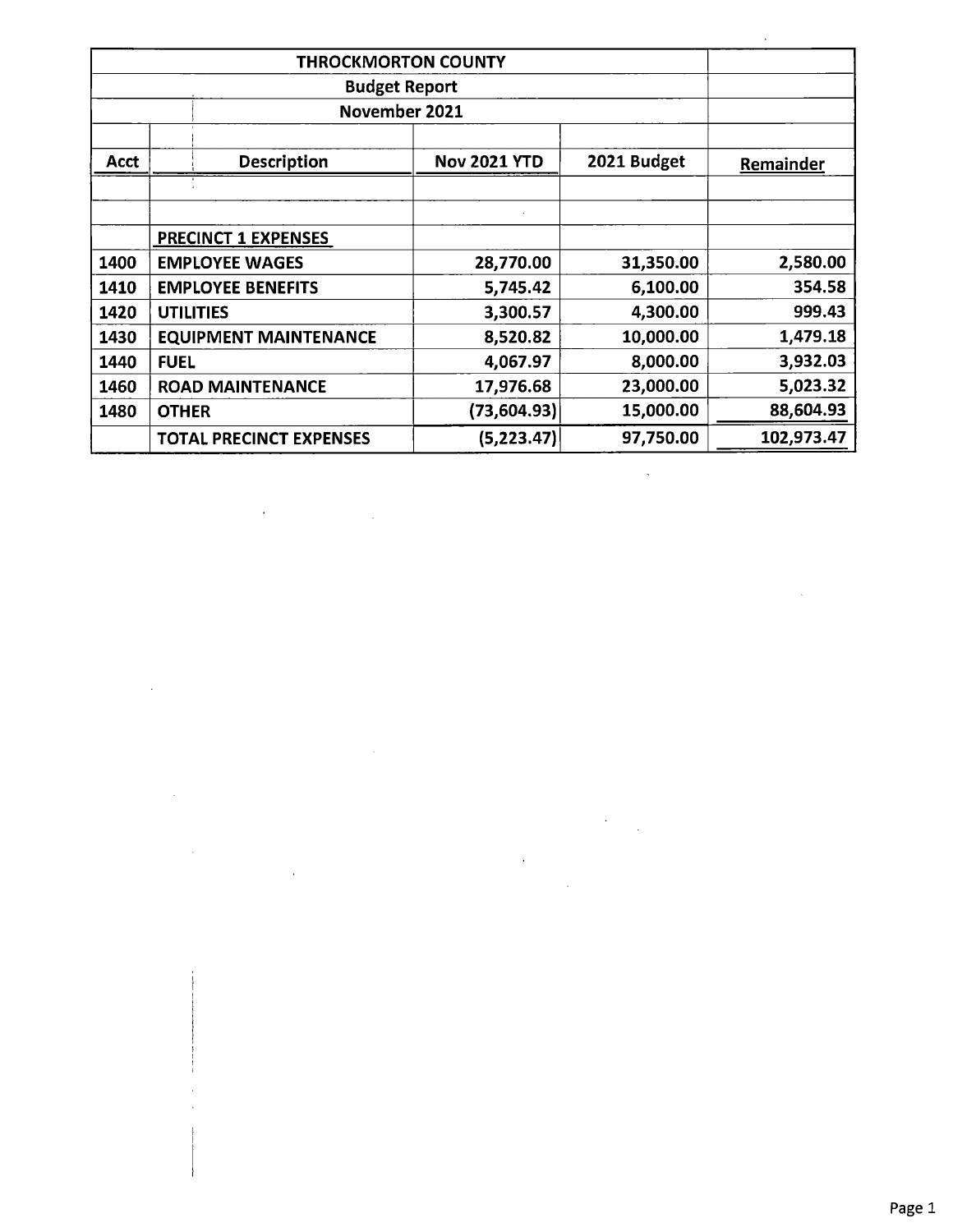|      | <b>THROCKMORTON COUNTY</b>     |                     |             |            |
|------|--------------------------------|---------------------|-------------|------------|
|      |                                |                     |             |            |
|      | November 2021                  |                     |             |            |
| Acct | <b>Description</b>             | <b>Nov 2021 YTD</b> | 2021 Budget | Remainder  |
|      |                                |                     |             |            |
|      | <b>PRECINCT 2 EXPENSES</b>     |                     |             |            |
| 1400 | <b>EMPLOYEE WAGES</b>          | 53,950.00           | 58,500.00   | 4,550.00   |
| 1410 | <b>EMPLOYEE BENEFITS</b>       | 7,474.59            | 8,000.00    | 525.41     |
| 1420 | <b>UTILITIES</b>               | 2,527.76            | 3,000.00    | 472.24     |
| 1430 | <b>EQUIPMENT MAINTENANCE</b>   | 19,533.48           | 20,000.00   | 466.52     |
| 1440 | <b>FUEL</b>                    | 15,762.67           | 15,000.00   | (762.67)   |
| 1460 | <b>ROAD MAINTENANCE</b>        | 19,452.20           | 23,000.00   | 3,547.80   |
| 1480 | <b>OTHER</b>                   | (91, 146.62)        | 15,000.00   | 106,146.62 |
|      | <b>TOTAL PRECINCT EXPENSES</b> | 27,554.08           | 142,500.00  | 114,945.92 |

 $\bar{1}$ 

 $\ddot{\phantom{a}}$ 

 $\bar{\nu}$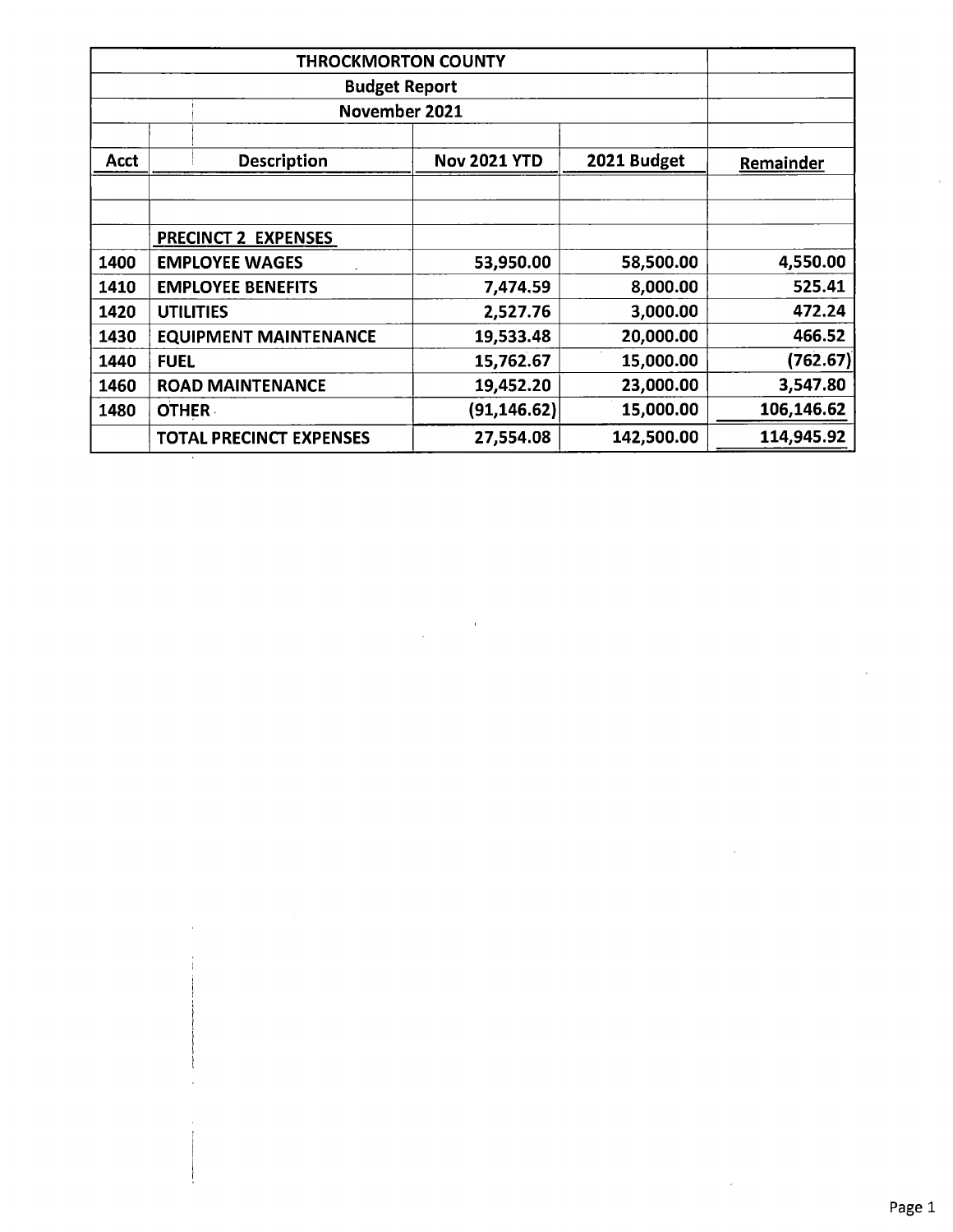|             | November 2021                  |                     |             |            |
|-------------|--------------------------------|---------------------|-------------|------------|
| <b>Acct</b> | <b>Description</b>             | <b>Nov 2021 YTD</b> | 2021 Budget | Remainder  |
|             |                                |                     |             |            |
|             | PRECINCT 3 EXPENSES            |                     |             |            |
| 1400        | <b>EMPLOYEE WAGES</b>          | 28,236.51           | 59,565.00   | 31,328.49  |
| 1410        | <b>EMPLOYEE BENEFITS</b>       | 5,601.01            | 11,500.00   | 5,898.99   |
| 1420        | <b>UTILITIES</b>               | 1,803.33            | 3,000.00    | 1,196.67   |
| 1430        | <b>EQUIPMENT MAINTENANCE</b>   | 11,179.51           | 20,000.00   | 8,820.49   |
| 1440        | <b>FUEL</b>                    | 8,720.69            | 15,000.00   | 6,279.31   |
| 1460        | <b>ROAD MAINTENANCE</b>        | 8,598.62            | 23,000.00   | 14,401.38  |
| 1480        | <b>OTHER</b>                   | (94, 216.81)        | 15,000.00   | 109,216.81 |
|             | <b>TOTAL PRECINCT EXPENSES</b> | (30,077.14)         | 147,065.00  | 177,142.14 |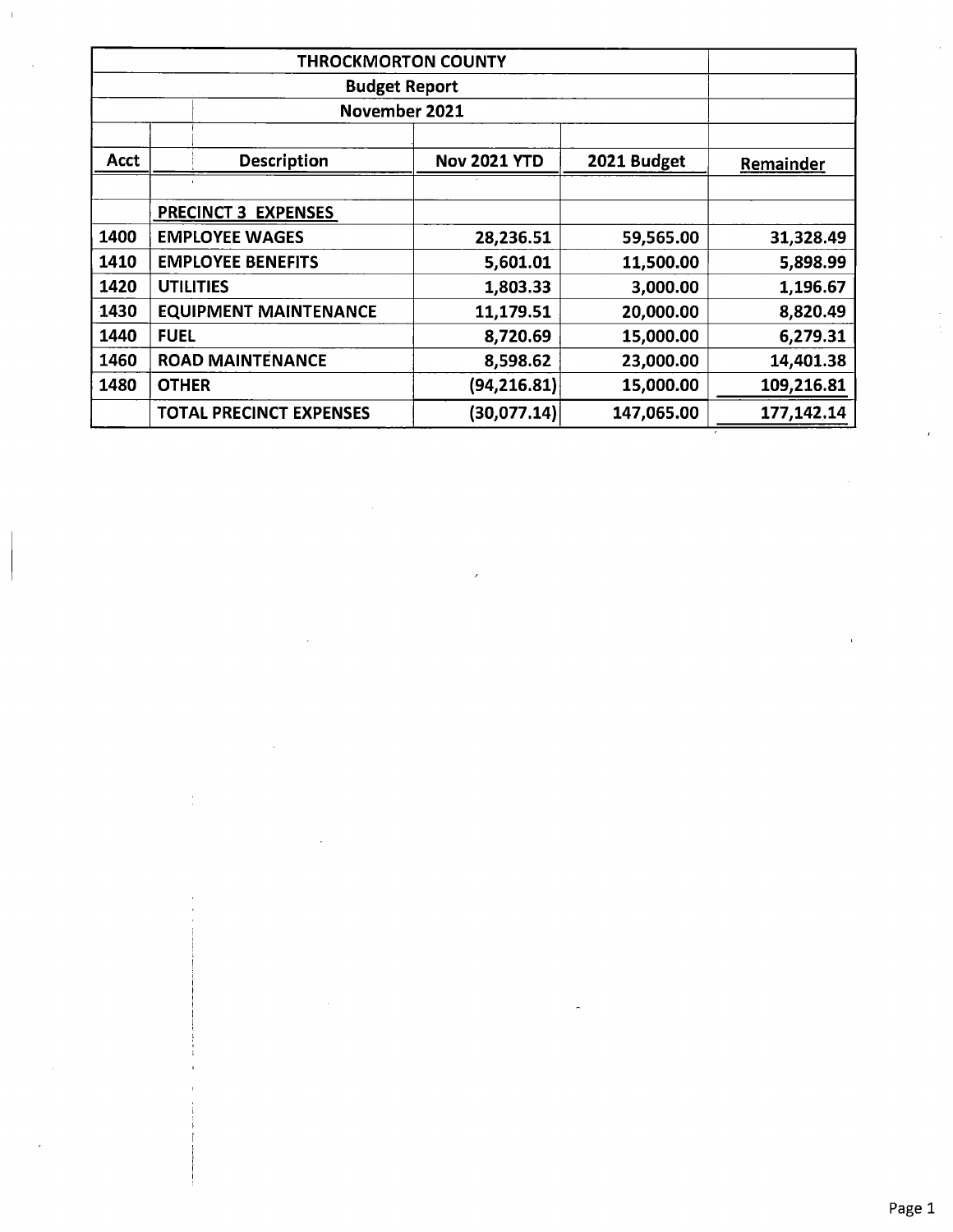|      | <b>THROCKMORTON COUNTY</b>     |                     |             |           |
|------|--------------------------------|---------------------|-------------|-----------|
|      | <b>Budget Report</b>           |                     |             |           |
|      | November 2021                  |                     |             |           |
| Acct | <b>Description</b>             | <b>Nov 2021 YTD</b> | 2021 Budget | Remainder |
|      | <b>PRECINCT 4 EXPENSES</b>     |                     |             |           |
| 1400 | <b>EMPLOYEE WAGES</b>          | 55,622.00           | 60,650.00   | 5,028.00  |
| 1410 | <b>EMPLOYEE BENEFITS</b>       | 11,508.05           | 12,000.00   | 491.95    |
| 1420 | <b>UTILITIES</b>               | 2,389.75            | 3,000.00    | 610.25    |
| 1430 | <b>EQUIPMENT MAINTENANCE</b>   | 20,056.86           | 20,000.00   | (56.86)   |
| 1440 | <b>FUEL</b>                    | 12,729.98           | 12,000.00   | (729.98)  |
| 1460 | <b>ROAD MAINTENANCE</b>        | 11,491.59           | 23,000.00   | 11,508.41 |
| 1480 | <b>OTHER</b>                   | 4,885.35            | 15,000.00   | 10,114.65 |
|      | <b>TOTAL PRECINCT EXPENSES</b> | 118,683.58          | 145,650.00  | 26,966.42 |